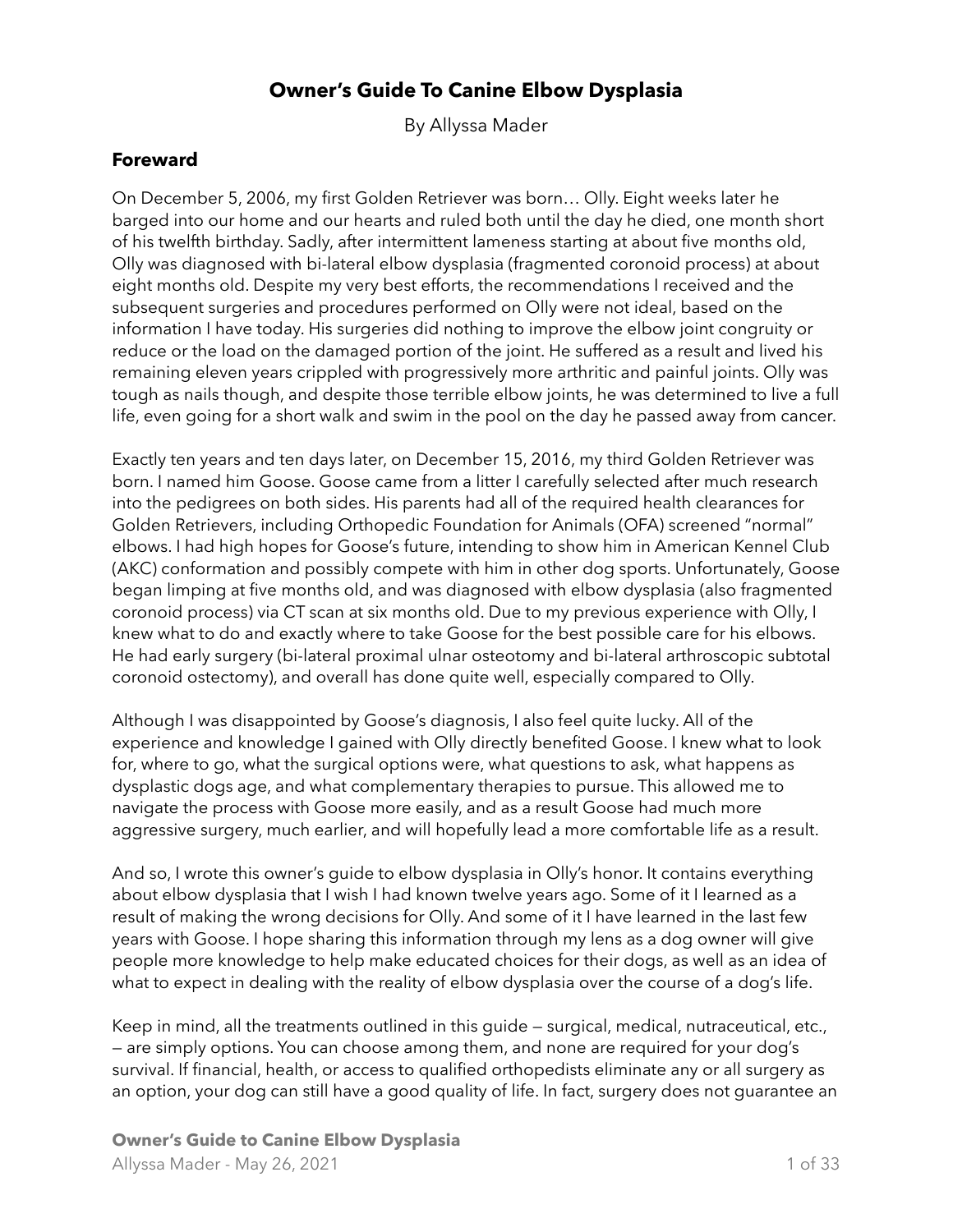improved quality of life, all dogs with elbow dysplasia will go on to develop some degree of osteoarthritis in their elbows.

#### **Disclaimer: I am not a veterinarian. I do not take responsibility for any issues that may result from any of the information in this guide. This is provided as information only, is not meant to be exhaustive, and is intended largely to provide resources and to help ensure you ask your veterinary team the right questions.**

When appropriate I have cited sources where specific information was quoted or summarized, and I would recommend those sources be sought out to further increase the reader's knowledge. It is worth noting that I am located in the United States. I have provided reference material from other countries as well, however, surgery, medication, supplement, and equipment options may vary by country.

If you would like to see something added or edited in this document, please feel free to contact me at [ammfoto@mac.com.](mailto:ammfoto@mac.com) The latest version can be found in the Canine Elbow Dysplasia section of my website at [www.allyssamader.com.](http://www.allyssamader.com)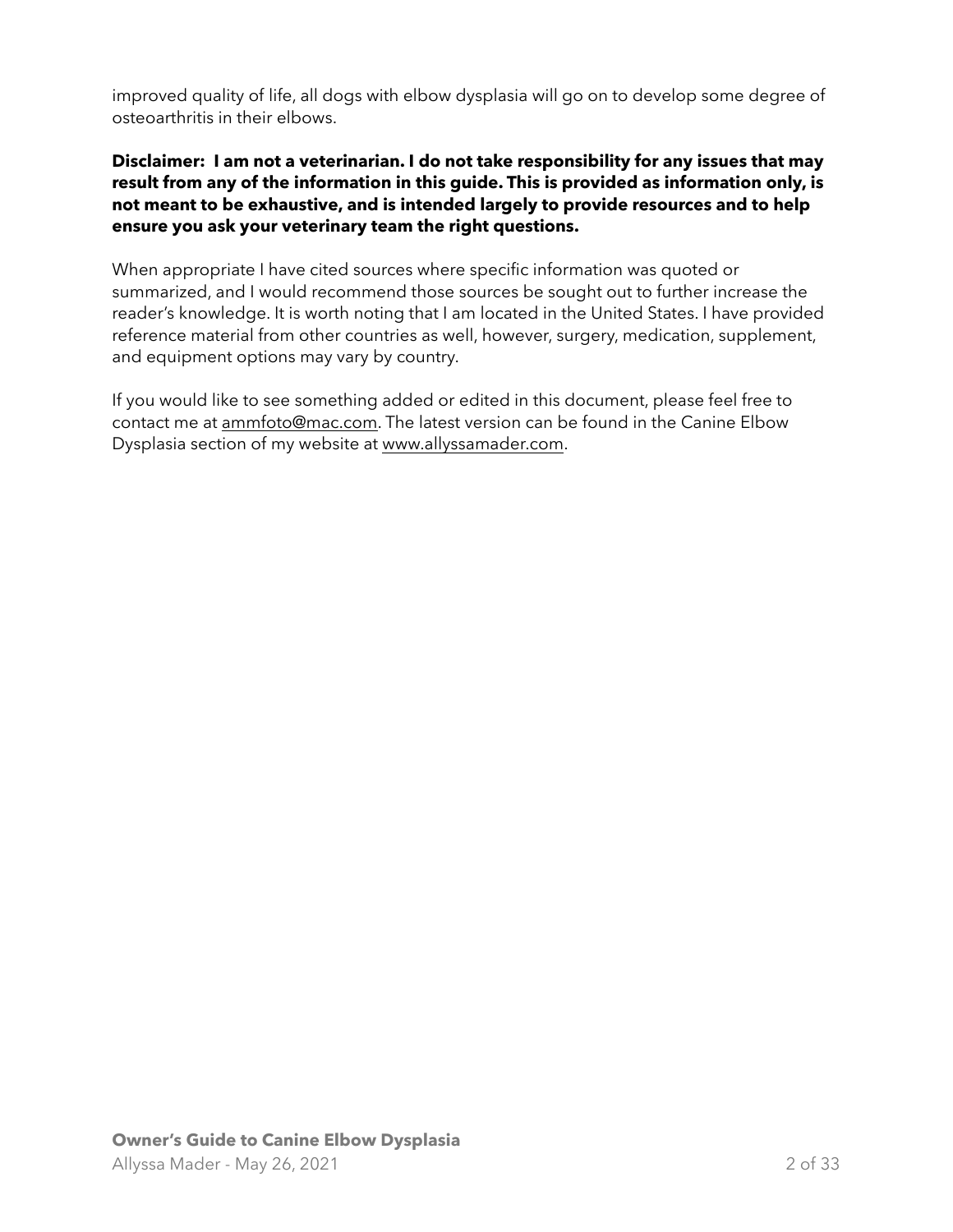# **Table of Contents**

- 1. [Introduction](#page-4-0)
- 2. [Diagnostics](#page-6-0)
	- 2.1. [Clinical examination](#page-6-1)
	- 2.2. [X-rays](#page-6-2)
	- 2.3. [CT Scan](#page-6-3)
	- 2.4. [Arthroscopy](#page-7-0)
- 3. [Surgical options](#page-7-1)
	- 3.1. [Arthroscopy](#page-7-0)
	- 3.2. [Subtotal coronoid ostectomy \(SCO\)](#page-7-2)
	- 3.3. [Proximal ulnar osteotomy \(PUO\)](#page-7-3)
	- 3.4. [Proximal abducting ulnar \(PAUL\) osteotomy](#page-8-0)
	- 3.5. [Biceps ulnar release \(BURP\)](#page-8-1)
	- 3.6. [Sliding humeral osteotomy \(SHO\)](#page-8-2)
	- 3.7. [Canine unicompartmental elbow replacement \(CUE\)](#page-8-3)
	- 3.8. [Total elbow replacement \(TER\)](#page-8-4)
- 4. [Prior to surgery, recovery, and management of post-surgical patients](#page-10-0)
	- 4.1. [Prior to surgery](#page-10-1)
	- 4.2. [What to expect after surgery](#page-10-2)
	- 4.3. [Equipment and supplies](#page-12-0)
	- 4.4. [Recovery and management](#page-13-0)
- 5. [Medical treatments](#page-14-0)
	- 5.1. [Intra-articular Injections](#page-14-1)
		- 5.1.1. [Stem cells](#page-14-2)
		- 5.1.2. [Platelet rich plasma \(PRP\)](#page-14-3)
		- 5.1.3. [Hyaluronic acid \(HA\)](#page-14-4)
		- 5.1.4. [Synovetin OA®](#page-15-0)
		- 5.1.5. [Arthramid® Vet](#page-15-1)
		- 5.1.6. [Steroid injections](#page-15-2)
	- 5.2. [Extracorporeal shockwave therapy \(ESWT\)](#page-16-0)
	- 5.3. [Physical rehabilitation](#page-16-1)
	- 5.4. [Holistic veterinary options](#page-17-0)
		- 5.4.1. [Acupuncture](#page-17-1)
		- 5.4.2. [Herbal therapy](#page-18-0)
		- 5.4.3. [Chiropractic therapy](#page-18-1)
		- 5.4.4. [Diet](#page-18-2)
- 6. [Medication](#page-19-0)
	- 6.1. [Nonsteroidal anti-inflammatory drugs \(NSAIDs\)](#page-19-1)
	- 6.2. [Opioids](#page-19-2)
	- 6.3. [Gabapentin](#page-20-0)
	- 6.4. [Amantadine](#page-20-1)

# **Owner's Guide to Canine Elbow Dysplasia**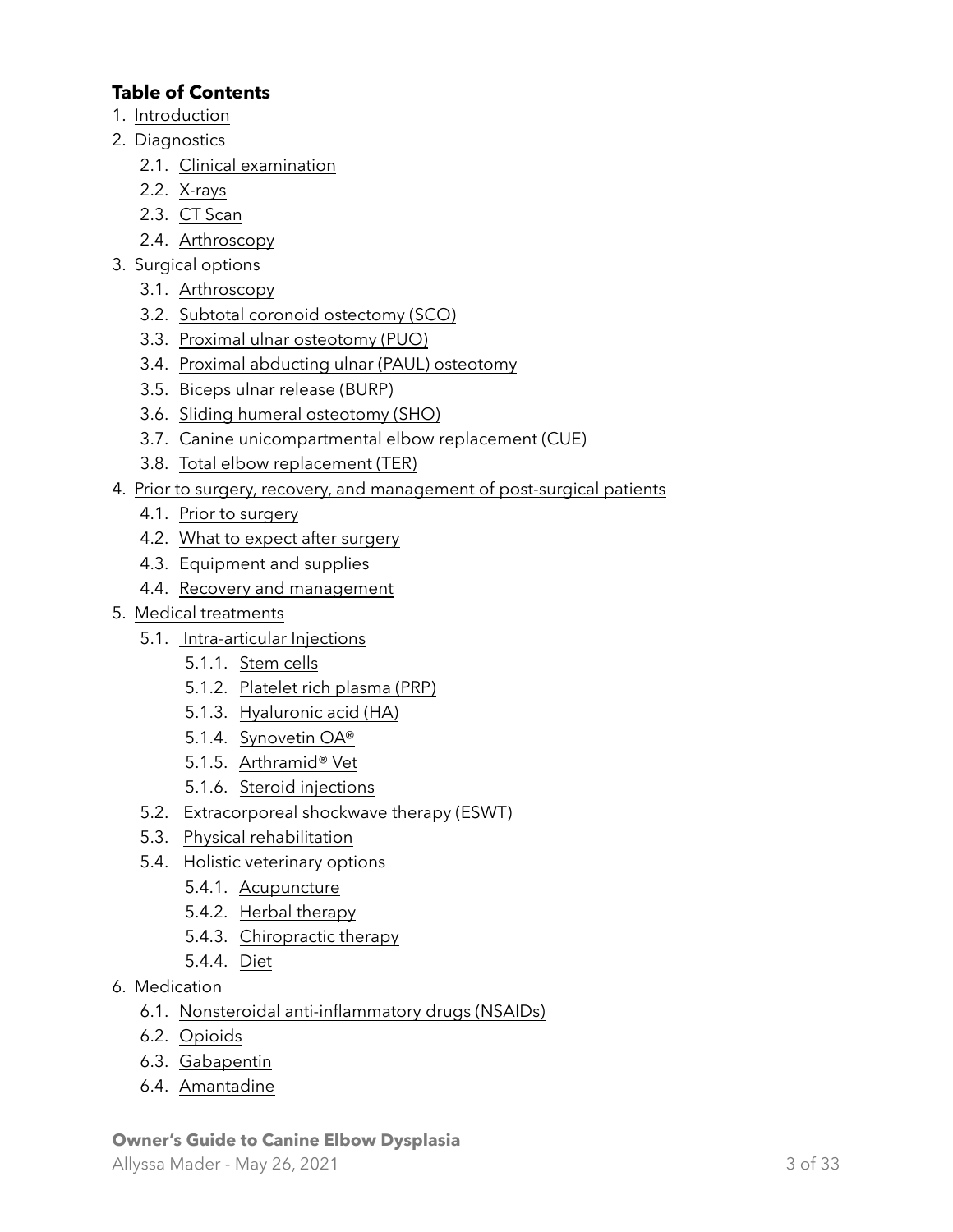- 6.5. [Sedatives](#page-20-2)
- 6.6. [Chondroprotective injections](#page-21-0)
- 6.7. [Monoclonal antibodies](#page-21-1)
- 6.8. [Steroids](#page-21-2)
- 7. [Nutraceuticals](#page-22-0)
	- 7.1. [Omega-3 fatty acids](#page-22-1)
	- 7.2. [Glucosamine, chondroitin, MSM, etc.](#page-23-0)
	- 7.3. [CBD oil](#page-23-1)
	- 7.4. [Turmeric](#page-24-0)
- 8. [Living with elbow dysplasia](#page-25-0)
	- 8.1. [What to expect](#page-25-1)
	- 8.2. [Osteoarthritis](#page-25-2)
	- 8.3. [Pain management](#page-26-0)
	- 8.4. [Flares](#page-27-0)
	- 8.5. [The home environment](#page-28-0)
	- 8.6. [Exercise](#page-28-1)
	- 8.7. [The aging dog](#page-29-0)
- 9. [Conclusion](#page-30-0)

[Appendix A. Suggested reading](#page-31-0)

[Appendix B. Dog bed recommendations](#page-32-0)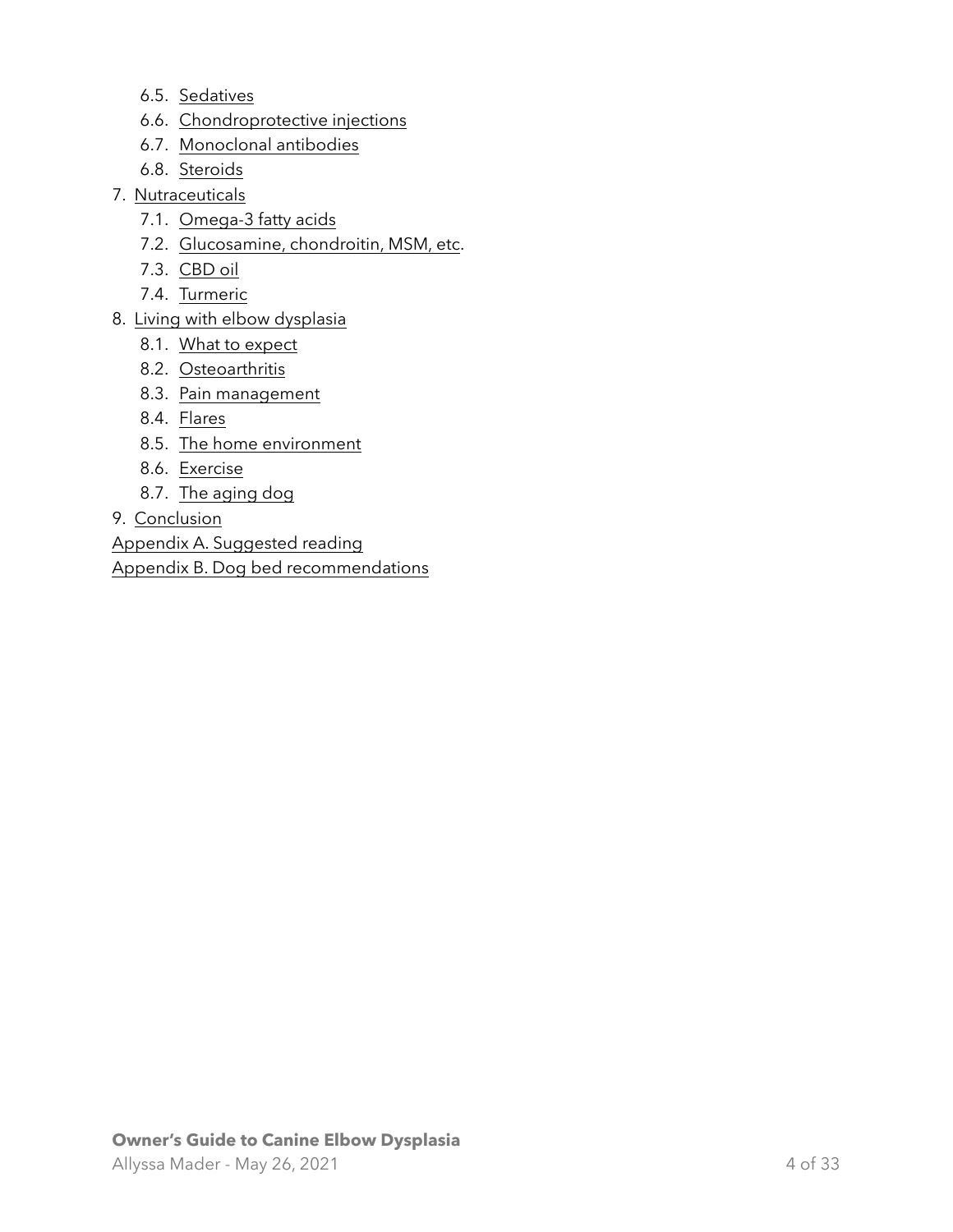## <span id="page-4-20"></span><span id="page-4-18"></span><span id="page-4-17"></span><span id="page-4-16"></span><span id="page-4-15"></span><span id="page-4-0"></span>**1. Introduction**

<span id="page-4-14"></span><span id="page-4-13"></span><span id="page-4-12"></span><span id="page-4-11"></span>Elbow dysplasia simply means abnormal growth or development of the elbow joint. It is primarily thought to be genetic, controlled by multiple genes that have not yet been identified.<sup>1</sup>[,](#page-4-4)<sup>2</sup>,<sup>3</sup>,4</sub> Elbow dysplasia may be suspected if your dog shows persistent lameness in one or both front legs. Often, lameness may be subtle and come and go for months or even years. Puppies as young as five months can begin to show signs of elbow dysplasia, and very often it is diagnosed during adolescence[.5](#page-4-5)

There are three main types of elbow dysplasia: 1) fragmented coronoid process (FCP), 2) osteochondritis dissecans (OCD)[,](#page-4-7) and 3) ununited anconeal process (UAP). $\frac{6}{7}$  $\frac{6}{7}$  $\frac{6}{7}$  FCP the most common of these types, though some dogs are impacted by multiple types. UAP is more common in German Shepherds and Bernese Mountain Dogs[.](#page-4-8)<sup>[8](#page-4-8)</sup> Another less common type of dysplasia, called incomplete ossification of the humeral condyle (IOHC), is primarily found in spaniels.[9](#page-4-9)

<span id="page-4-19"></span>In the most common type of elbow dysplasia, FCP, the elbow joint forms in such a way that the bones within the elbow joint are in conflict with each other[.](#page-4-10)<sup>[10](#page-4-10)</sup> This incongruity may result in too much pressure or load on certain structures within the joint, and that pressure may cause the bone to begin to crack or break off into the elbow joint. These bone fragments may

<span id="page-4-3"></span> Fitzpatrick Referrals. (n.d.). What is canine elbow dysplasia? Retrieved from [https://](https://www.fitzpatrickreferrals.co.uk/orthopaedic/canine-elbow-dysplasia/) [3](#page-4-13) [www.fitzpatrickreferrals.co.uk/orthopaedic/canine-elbow-dysplasia/](https://www.fitzpatrickreferrals.co.uk/orthopaedic/canine-elbow-dysplasia/)

<span id="page-4-4"></span> Schulz, K., Beale, B., Holsworth, I., Hudson, S., Hulse, D. (with Davidson, A.). (2006). *The Pet Lover's* [4](#page-4-14) *Guide To Canine Arthritis & Joint Problems.* St. Louis, MO: Elsevier Inc.

<span id="page-4-5"></span><sup>5</sup> American College of Veterinary Surgeons. (n.d.). Canine Elbow Dysplasia. Retrieved from [https://](https://www.acvs.org/small-animal/canine-elbow-dysplasia) [www.acvs.org/small-animal/canine-elbow-dysplasia](https://www.acvs.org/small-animal/canine-elbow-dysplasia)

<span id="page-4-6"></span> American College of Veterinary Surgeons. (n.d.). Canine Elbow Dysplasia. Retrieved from [https://](https://www.acvs.org/small-animal/canine-elbow-dysplasia) [6](#page-4-16) [www.acvs.org/small-animal/canine-elbow-dysplasia](https://www.acvs.org/small-animal/canine-elbow-dysplasia)

<span id="page-4-7"></span> Schulz, K., Beale, B., Holsworth, I., Hudson, S., Hulse, D. (2006). *The Pet Lover's Guide To Canine* [7](#page-4-17) *Arthritis & Joint Problems.* St. Louis, MO: Elsevier Inc.

#### **Owner's Guide to Canine Elbow Dysplasia**

<span id="page-4-1"></span>Orthopedic Foundation for Animals. (n.d.). Elbow Dysplasia. Retrieved from [https://www.ofa.org/](https://www.ofa.org/diseases/elbow-dysplasia) [1](#page-4-11) [diseases/elbow-dysplasia](https://www.ofa.org/diseases/elbow-dysplasia)

<span id="page-4-2"></span><sup>&</sup>lt;sup>2</sup> American College of Veterinary Surgeons. (n.d.). Canine Elbow Dysplasia. Retrieved from [https://](https://www.acvs.org/small-animal/canine-elbow-dysplasia) [www.acvs.org/small-animal/canine-elbow-dysplasia](https://www.acvs.org/small-animal/canine-elbow-dysplasia)

<span id="page-4-8"></span>Fitzpatrick Referrals. (n.d.). Elbow Ununited Anconeal Process (UAP). Retrieved from [https://](https://www.fitzpatrickreferrals.co.uk/orthopaedic/ununited-anconeal-process-uap/) [8](#page-4-18) [www.fitzpatrickreferrals.co.uk/orthopaedic/ununited-anconeal-process-uap/](https://www.fitzpatrickreferrals.co.uk/orthopaedic/ununited-anconeal-process-uap/)

<span id="page-4-9"></span>Willows Veterinary Centre & Referral Service. (n.d.). Incomplete ossification of the humeral condyle [9](#page-4-19) [\(IOHC\). Retrieved from https://www.willows.uk.net/specialist-services/pet-health-information/](https://www.willows.uk.net/specialist-services/pet-health-information/orthopaedics/humeral-condylar-fissures) [orthopaedics/humeral-condylar-fissures](https://www.willows.uk.net/specialist-services/pet-health-information/orthopaedics/humeral-condylar-fissures)

<span id="page-4-10"></span>[<sup>10</sup>](#page-4-20) Schulz, K., Beale, B., Holsworth, I., Hudson, S., Hulse, D. (2006). *The Pet Lover's Guide To Canine Arthritis & Joint Problems.* St. Louis, MO: Elsevier Inc.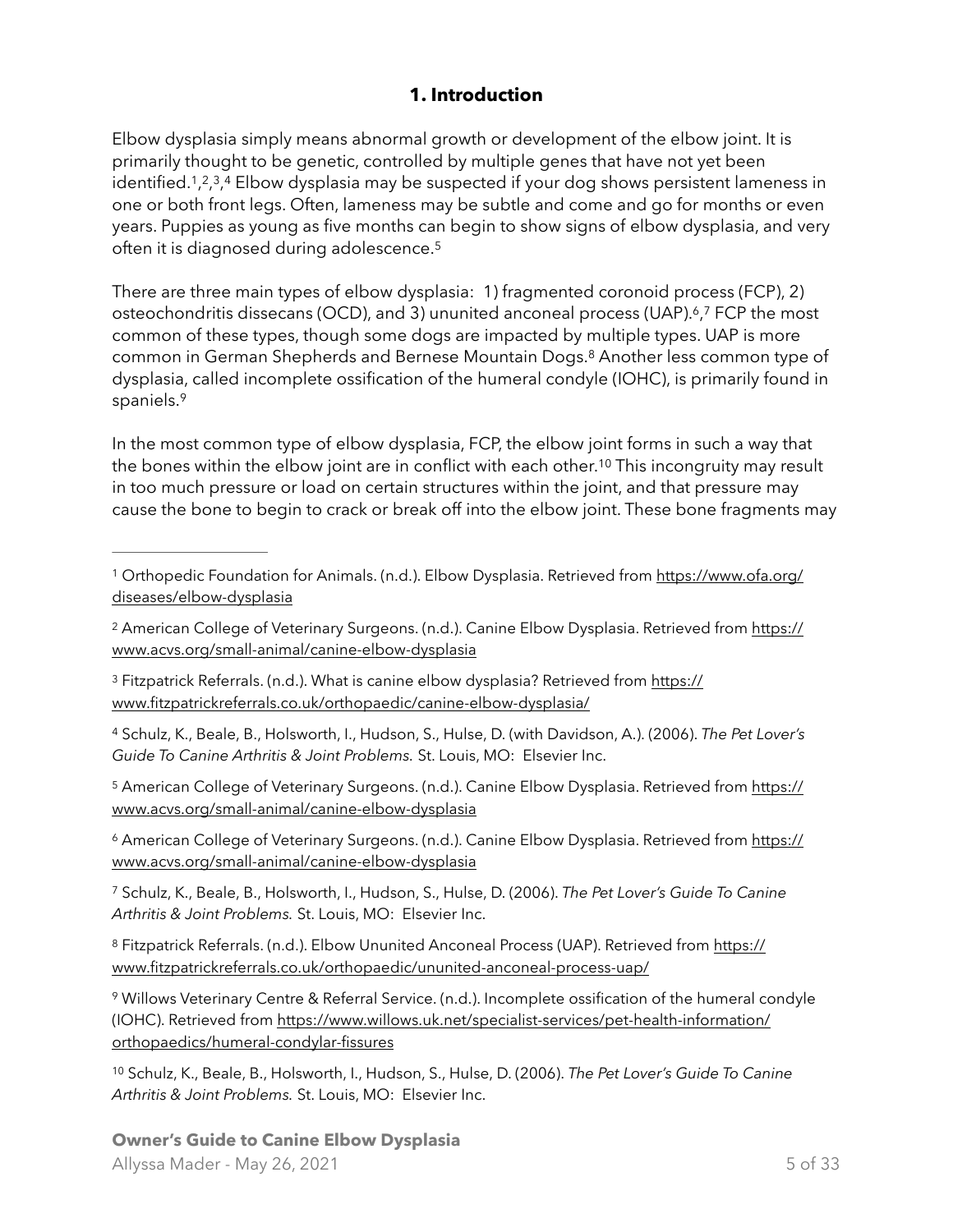then move around within the elbow joint causing damage to the cartilage. Incongruity in the elbow joint may be temporary during a certain stage of growth, or permanent after the dog is done growing. If the joint incongruity is temporary, removing the bone fragments may resolve the dog's lameness and he or she may not require further treatment. However, if the joint incongruity is permanent and no surgical correction is made to resolve it, the structures will remain in conflict with each other, causing continual stress on the joint, leading to progressive joint deterioration.[11](#page-5-0)

<span id="page-5-4"></span><span id="page-5-3"></span>It is important to note that elbow dysplasia can range from mild to severe, however, all dogs with elbow dysplasia will go on to develop some degree of osteoarthritis in the joint.<sup>[12](#page-5-1)</sup> Osteoarthritis, otherwise known as arthritis or degenerative joint disease, is a painful condition all on its own. Dog's with elbow dysplasia have abnormal joint anatomy which causes damage to the structures with the joint. This causes inflammation and further joint deterioration that eventually results in progressive osteoarthritic changes.<sup>13</sup>

<span id="page-5-5"></span>While discussing treatment options with your veterinary team, keep in mind that surgical treatments carry risks and recovery from surgery can be time intensive and challenging for both dogs and caretakers. Having a thorough understanding of any recommended surgical procedures, as well as realistic expectations for what surgical intervention can achieve, will help ensure you are making informed choices.

<span id="page-5-0"></span><sup>&</sup>lt;sup>11</sup> Fitzpatrick Referrals. (n.d.). What is canine elbow dysplasia? Retrieved from [https://](https://www.fitzpatrickreferrals.co.uk/orthopaedic/canine-elbow-dysplasia/) [www.fitzpatrickreferrals.co.uk/orthopaedic/canine-elbow-dysplasia/](https://www.fitzpatrickreferrals.co.uk/orthopaedic/canine-elbow-dysplasia/)

<span id="page-5-1"></span><sup>&</sup>lt;sup>12</sup> Fitzpatrick Referrals. (n.d.). What is canine elbow dysplasia? Retrieved from [https://](https://www.fitzpatrickreferrals.co.uk/orthopaedic/canine-elbow-dysplasia/) [www.fitzpatrickreferrals.co.uk/orthopaedic/canine-elbow-dysplasia/](https://www.fitzpatrickreferrals.co.uk/orthopaedic/canine-elbow-dysplasia/)

<span id="page-5-2"></span><sup>&</sup>lt;sup>13</sup> American College of Veterinary Surgeons. (n.d.). Canine Elbow Dysplasia. Retrieved from [https://](https://www.acvs.org/small-animal/canine-elbow-dysplasia) [www.acvs.org/small-animal/canine-elbow-dysplasia](https://www.acvs.org/small-animal/canine-elbow-dysplasia)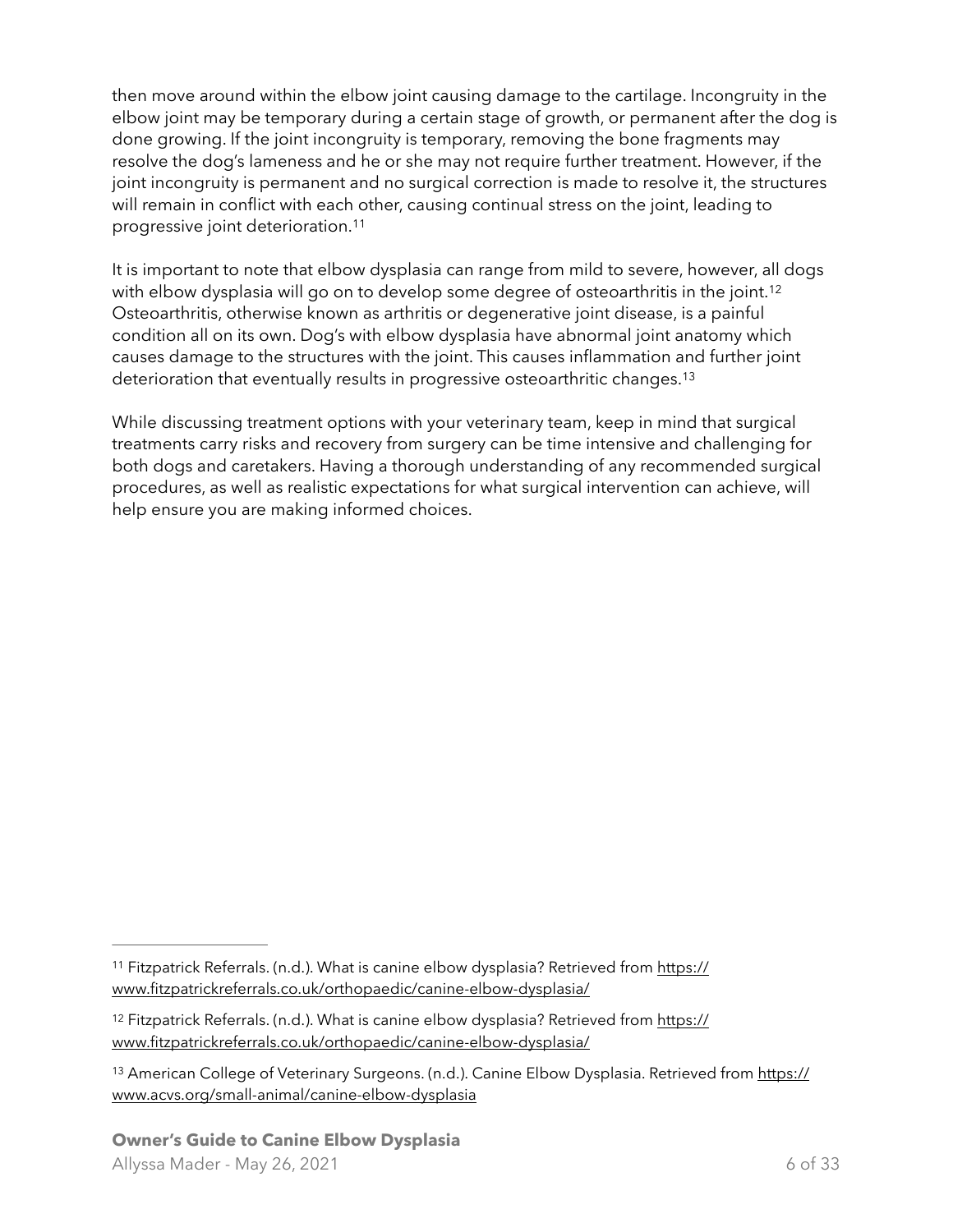# <span id="page-6-0"></span>**2. Diagnostics**

### <span id="page-6-1"></span>**2.1 Clinical examination**

Usually, diagnostics for elbow dysplasia begin with a clinical examination by your regular veterinarian. Your vet will likely check your dog's range of motion and look for any pain while bending and extending the elbow and other joints in the forelimb. They may also want to observe your dog walk and trot to watch for lameness. After this exam, they may suggest Xrays to screen for a number of possible causes of forelimb lameness.

### <span id="page-6-2"></span>**2.2 X-ray**

<span id="page-6-6"></span>The first imaging tool used to screen for elbow dysplasia is usually X-ray. It is a relatively easy, affordable, and accessible test for most veterinarians and owners to complete. Unfortunately, especially in young dogs, changes to the elbow joint may be subtle and hard to see on X-ray.<sup>[14](#page-6-4)</sup> A negative X-ray will often result in owners being sent home with anti-inflammatory medication and instructions to rest the dog for a few weeks to see if the lameness resolves.

### <span id="page-6-3"></span>**2.3 CT Scan**

<span id="page-6-7"></span>When lameness does not resolve, owners will often be referred to a veterinary orthopedic specialist who may suggest a CT scan. These scans are a highly sensitive imaging tool for diagnosing elbow dysplasia, as well as determining the severity of the issues within the joint.<sup>[15](#page-6-5)</sup> CT scans require sedation, are relatively expensive, and are usually only available at specialty clinics.

#### **2.4 Arthroscopy**

Arthroscopy allows surgeons to evaluate the interior of the elbow joint up close. While arthroscopy can be used as a diagnostic tool, it is usually only performed when a problem is suspected that can be corrected using arthroscopic techniques.

**My experience:** The cost of the higher-level imaging is worth it to make sure you have all the information available when determining treatment options. Taking a wait-and-see approach can result in delays that cause additional, and possibly irreversible, cartilage and/or bone damage.

<span id="page-6-4"></span><sup>14</sup> Fitzpatrick Referrals. (n.d.). Radiography. Retrieved from [https://www.fitzpatrickreferrals.co.uk/](https://www.fitzpatrickreferrals.co.uk/orthopaedic/canine-elbow-dysplasia/) [orthopaedic/canine-elbow-dysplasia/](https://www.fitzpatrickreferrals.co.uk/orthopaedic/canine-elbow-dysplasia/)

<span id="page-6-5"></span><sup>&</sup>lt;sup>15</sup> Fitzpatrick Referrals. (n.d.). Computed tomography (CT). Retrieved from [https://](https://www.fitzpatrickreferrals.co.uk/orthopaedic/canine-elbow-dysplasia/) [www.fitzpatrickreferrals.co.uk/orthopaedic/canine-elbow-dysplasia/](https://www.fitzpatrickreferrals.co.uk/orthopaedic/canine-elbow-dysplasia/)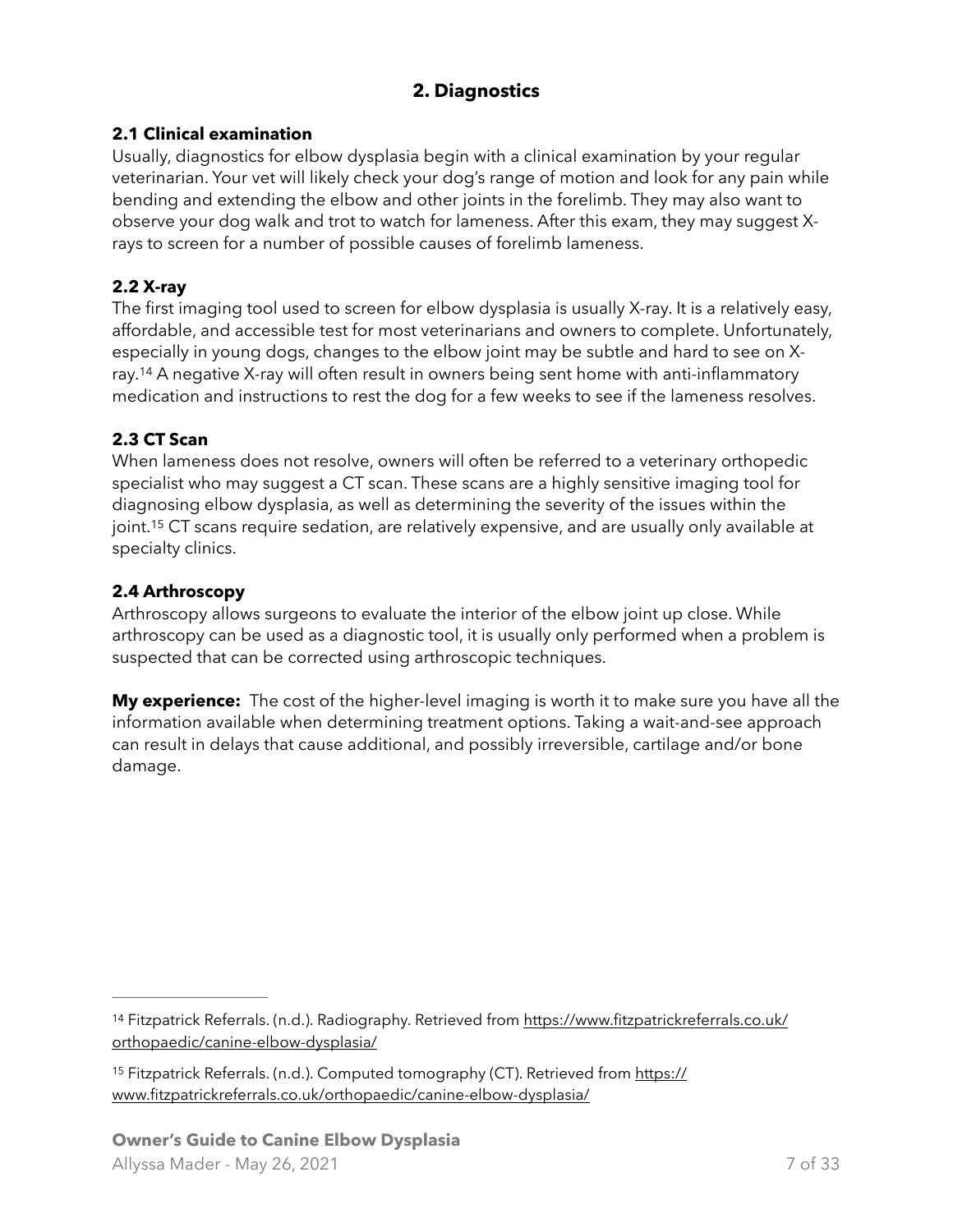# <span id="page-7-10"></span><span id="page-7-1"></span>**3. Surgical options**

Current surgical options for elbow dysplasia are well explained on the Fitzpatrick Referrals website at [https://www.fitzpatrickreferrals.co.uk/orthopaedic/canine-elbow-dysplasia/.](https://www.fitzpatrickreferrals.co.uk/orthopaedic/canine-elbow-dysplasia/) I would highly recommend reading through this page and looking at the graphics carefully. I have attempted to summarize and simplify their explanations of surgical options below. In cases of UAP and IOHC, screws are often used to reattach the loose bone (UAP) or close the fissure (IOHC).<sup>16</sup>[,](#page-7-4)<sup>17</sup> Those procedures may be done alone or in combination with one of the following surgical options.

#### <span id="page-7-9"></span><span id="page-7-8"></span><span id="page-7-0"></span>**3.1 Arthroscopy**

During elbow arthroscopy, a small incision is made in the joint and a camera is inserted. This allows the surgeon to see exactly what pathologies exist within the joint. Some repairs and procedures can be done via arthroscopy, including bone fragment removal, microfracture, and subtotal coronoid ostectomy. Arthroscopy can be, and often is, performed along with other surgical procedures.

### <span id="page-7-2"></span>**3.2 Subtotal coronoid ostectomy (SCO)**

Often, due to incongruity within the joint, dogs with elbow dysplasia will have fractures of the coronoid process of the ulna. This structure will often continue to fracture resulting in bone fragments within the joint if left in place. As a result, many surgeons opt to remove the majority of the coronoid process, a procedure called subtotal coronoid ostectomy<sup>[18](#page-7-6)</sup> or subtotal coronoidectomy. This can be done via arthroscopy or traditional open surgical techniques depending on the surgeon's preference.

#### <span id="page-7-3"></span>**3.3 Proximal ulnar osteotomy (PUO)**

<span id="page-7-11"></span>Sometimes, elbow dysplasia is caused by joint incongruity that can be improved by performing a proximal ulnar osteotomy (PUO). In this procedure, a 'dynamic oblique' cut is made to the ulna below the elbow joint. This allows the ulna to move and heal in a way that hopefully improves joint congruity, relieves pain, and attempts to limit future arthritis.<sup>19</sup>

<span id="page-7-7"></span><sup>19</sup> Fitzpatrick Referrals. (n.d.). Proximal ulnar osteotomy (PUO). Retrieved from [https://](https://www.fitzpatrickreferrals.co.uk/orthopaedic/canine-elbow-dysplasia/) [www.fitzpatrickreferrals.co.uk/orthopaedic/canine-elbow-dysplasia/](https://www.fitzpatrickreferrals.co.uk/orthopaedic/canine-elbow-dysplasia/)

<span id="page-7-4"></span><sup>&</sup>lt;sup>16</sup> Fitzpatrick Referrals. (n.d.). Elbow Ununited Anconeal Process (UAP). Retrieved from [https://](https://www.fitzpatrickreferrals.co.uk/orthopaedic/ununited-anconeal-process-uap/) [www.fitzpatrickreferrals.co.uk/orthopaedic/ununited-anconeal-process-uap/](https://www.fitzpatrickreferrals.co.uk/orthopaedic/ununited-anconeal-process-uap/)

<span id="page-7-5"></span><sup>17</sup>Willows Veterinary Centre & Referral Service. (n.d.). Humeral Condylar Fissures. Retrieved from [https://www.willows.uk.net/specialist-services/pet-health-information/orthopaedics/humeral-condylar](https://www.willows.uk.net/specialist-services/pet-health-information/orthopaedics/humeral-condylar-fissures)[fissures](https://www.willows.uk.net/specialist-services/pet-health-information/orthopaedics/humeral-condylar-fissures)

<span id="page-7-6"></span><sup>&</sup>lt;sup>18</sup> Fitzpatrick Referrals. (n.d.). Subtotal coronoid ostectomy (SCO). Retrieved from [https://](https://www.fitzpatrickreferrals.co.uk/orthopaedic/canine-elbow-dysplasia/) [www.fitzpatrickreferrals.co.uk/orthopaedic/canine-elbow-dysplasia/](https://www.fitzpatrickreferrals.co.uk/orthopaedic/canine-elbow-dysplasia/)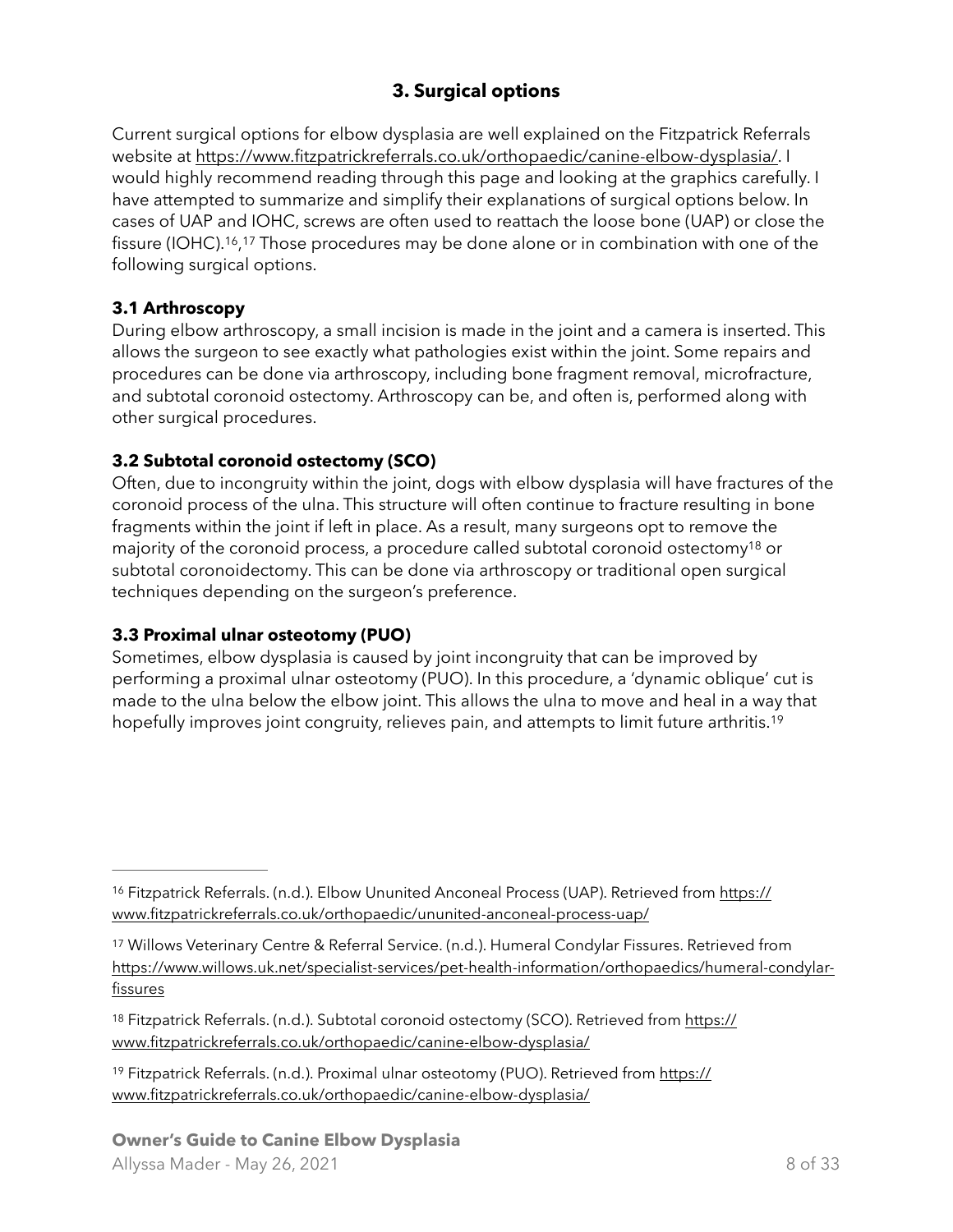### <span id="page-8-0"></span>**3.4 Proximal abducting ulnar (PAUL) osteotomy**

The proximal abducting ulnar osteotomy (PAUL) surgery aims to unload the medial compartment of the elbow, and thereby reduce pain and improve function. This procedure utilizes a specialized plate to secure an ulnar osteotomy while the bone heals into a new position.<sup>[20](#page-8-5)</sup>,<sup>[21](#page-8-6)</sup>

#### <span id="page-8-13"></span><span id="page-8-12"></span><span id="page-8-1"></span>**3.5 Biceps ulnar release (BURP)**

<span id="page-8-14"></span>Biceps ulnar release (BURP) may be performed in cases where there is radio-ulnar conflict resulting in part from excessive force by one of the branches of the biceps tendon that attaches on the coronoid process itself. Biceps ulnar release helps to neutralize this force.<sup>22</sup>

### <span id="page-8-2"></span>**3.6 Sliding humeral osteotomy (SHO)**

In dogs with advanced osteoarthritis resulting from elbow dysplasia, advanced medial compartment disease often exists. In these cases, a load altering procedure called a sliding humeral osteotomy (SHO) may relieve pressure on the diseased portion of the joint and shift it to the healthier outer portion of the joint. During this procedure, the humerus is cut and fixed into a new position using a special plate and screws.<sup>23</sup>

## <span id="page-8-15"></span><span id="page-8-3"></span>**3.7 Canine unicompartmental elbow (CUE)**

<span id="page-8-16"></span>The canine unicompartmental elbow surgery utilizes an implant to resurface the diseased portion of the medial compartment in order to alleviate the pain of bone on bone grinding.<sup>[24](#page-8-9)</sup>

## <span id="page-8-4"></span>**3.8 Total elbow replacement (TER)**

<span id="page-8-18"></span><span id="page-8-17"></span>Currently, total elbow replacement (TER) surgery is considered a salvage surgery when other treatments have failed. In this surgery, the entire elbow joint surface is replaced with an elbow prosthesis. $25, 26$  $25, 26$  $25, 26$ 

<span id="page-8-8"></span><sup>23</sup> Fitzpatrick Referrals. (n.d.). Sliding humeral osteotomy (SHO). Retrieved from [https://](https://www.fitzpatrickreferrals.co.uk/orthopaedic/canine-elbow-dysplasia/) [www.fitzpatrickreferrals.co.uk/orthopaedic/canine-elbow-dysplasia/](https://www.fitzpatrickreferrals.co.uk/orthopaedic/canine-elbow-dysplasia/)

<span id="page-8-9"></span><sup>24</sup>Anthrex Vet Systems. (2017). Canine Unicompartmental Elbow (CUE) Client Information. Retrieved from <https://www.arthrexvetsystems.com/small-animal/canine-unicompartmental-elbow-cue>

<span id="page-8-10"></span><sup>25</sup> Fitzpatrick Referrals. (n.d.). Total elbow replacement. Retrieved from [https://](https://www.fitzpatrickreferrals.co.uk/orthopaedic/canine-elbow-dysplasia/) [www.fitzpatrickreferrals.co.uk/orthopaedic/canine-elbow-dysplasia/](https://www.fitzpatrickreferrals.co.uk/orthopaedic/canine-elbow-dysplasia/)

<span id="page-8-11"></span><sup>26</sup> BioMedtrix. (n.d.). Total elbow replacement. Retrieved from [https://biomedtrix.com/total-elbow](https://biomedtrix.com/total-elbow-replacement/) [replacement/](https://biomedtrix.com/total-elbow-replacement/)

#### **Owner's Guide to Canine Elbow Dysplasia** Allyssa Mader - May 26, 2021 9 of 33

<span id="page-8-5"></span>Fitzpatrick Referrals. (n.d.). Proximal abducting ulnar (PAUL) osteotomy. Retrieved from [https://](https://www.fitzpatrickreferrals.co.uk/orthopaedic/canine-elbow-dysplasia/) [20](#page-8-12) [www.fitzpatrickreferrals.co.uk/orthopaedic/canine-elbow-dysplasia/](https://www.fitzpatrickreferrals.co.uk/orthopaedic/canine-elbow-dysplasia/)

<span id="page-8-6"></span><sup>&</sup>lt;sup>21</sup> Kyon Veterinary Surgical Products. (n.d.). Proximal Abducting Ulnar Osteotomy. [https://www.kyon.ch/](https://www.kyon.ch/current-products/proximal-abducting-ulnar-osteotomy-paul) [current-products/proximal-abducting-ulnar-osteotomy-paul](https://www.kyon.ch/current-products/proximal-abducting-ulnar-osteotomy-paul)

<span id="page-8-7"></span><sup>&</sup>lt;sup>22</sup> Fitzpatrick Referrals. (n.d.). Biceps ulnar release (BURP). Retrieved from [https://](https://www.fitzpatrickreferrals.co.uk/orthopaedic/canine-elbow-dysplasia/) [www.fitzpatrickreferrals.co.uk/orthopaedic/canine-elbow-dysplasia/](https://www.fitzpatrickreferrals.co.uk/orthopaedic/canine-elbow-dysplasia/)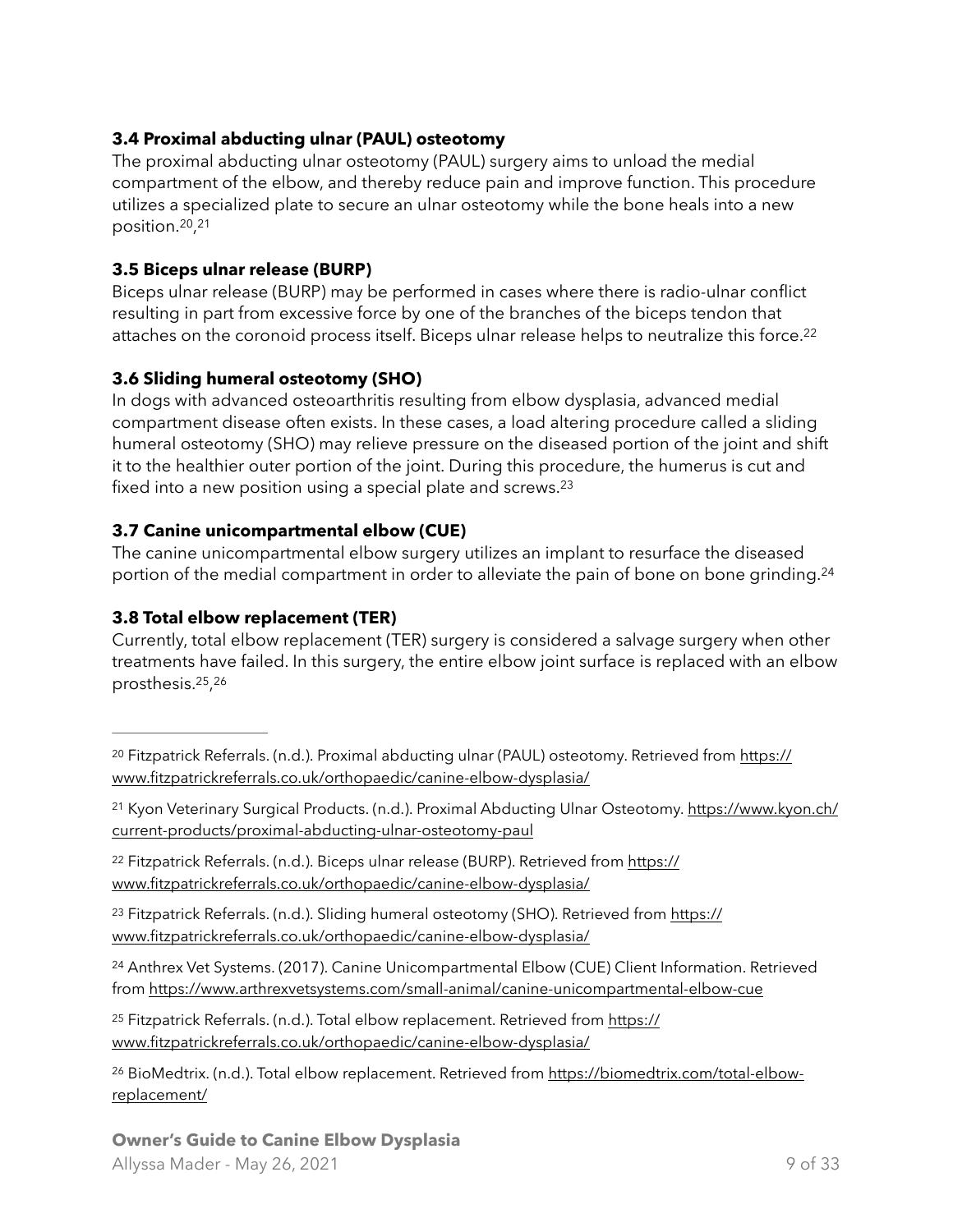**My experience:** It is incredibly disappointing to realize after the fact that a different surgical treatment may have been more effective in treating your dog's condition. Sometimes, additional surgery can be done to correct the underlying issue (such as surgeries to improve joint congruity or shift the load off of the diseased portion of the elbow), however, as a dog ages, the damage within the joint may become so severe there are no additional surgical options available. Therefore, it is worth taking the time to understand exactly what is going on with your dog's elbows, what all of the surgical options are, and pursuing multiple qualified opinions before deciding on a treatment plan.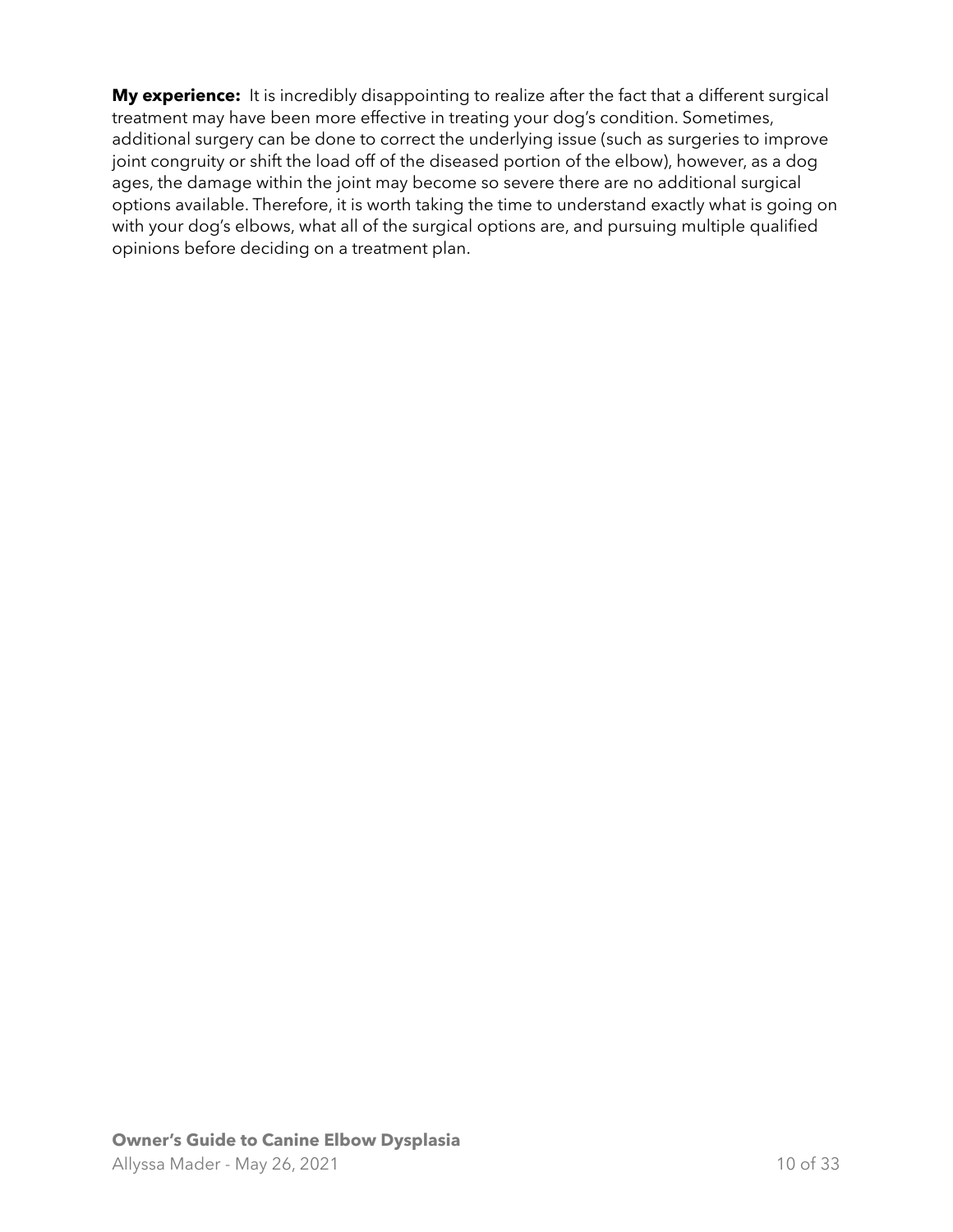### <span id="page-10-0"></span>**4. Prior to surgery, recovery, and management of post-surgical patients**

#### \*\*\* Prior to scheduling any surgery, I would highly recommend getting **at least one second opinion.** \*\*\*

#### <span id="page-10-1"></span>**4.1 Prior to surgery**

While discussing surgical options for your dog, here are a few questions to consider asking your dog's surgeon(s):

- 1. Why have you recommended this particular surgery? (Alternatively, why specifically are you recommending no surgical intervention?)
- 2. How many of these procedures have you performed and how often do you perform them?
- 3. At what age is this surgery most frequently performed?
- 4. What aspects of my dog's elbow dysplasia do you expect this procedure to resolve?
- 5. What would you expect this dog's elbows/mobility to look like in one/five/ten years with this surgery? What about without this surgery?
- 6. In my dog's case, what is the underlying issue causing elbow dysplasia (ie., temporary or permanent joint incongruity/abnormality such as ulnar notch incongruity, comparatively short radius, UAP, etc.)?
- 7. Are there other surgical procedures available for this type of elbow dysplasia that you do not perform?
- 8. Would you recommend harvesting stem cells during the surgery for future therapeutic use? (See section 5.1.1 for more information on stem cell harvesting and therapy.)

#### <span id="page-10-2"></span>**4.2 What to expect before/during/and after surgery**

If possible, in advance of the surgery, I would recommend discussing with the surgeon and their staff exactly what their surgical protocol is, as well as what restrictions will be in place after surgery. For nearly all elbow procedures, activity will need to be limited for a period of time once surgery is complete. How long, and exactly what restrictions will depend upon the surgery performed and the surgeon's preferences. Learning about these restrictions prior to the procedure will help you plan and prepare which can be very helpful. Here are a few recommended questions to ask the veterinary team when discussing surgery:

- 1. Will I need to give my dog any medication prior to surgery?
- 2. Are there any medications and/or supplements I need to stop prior to surgery, and if so, how far in advance?
- 3. When will I need to drop my dog off for surgery?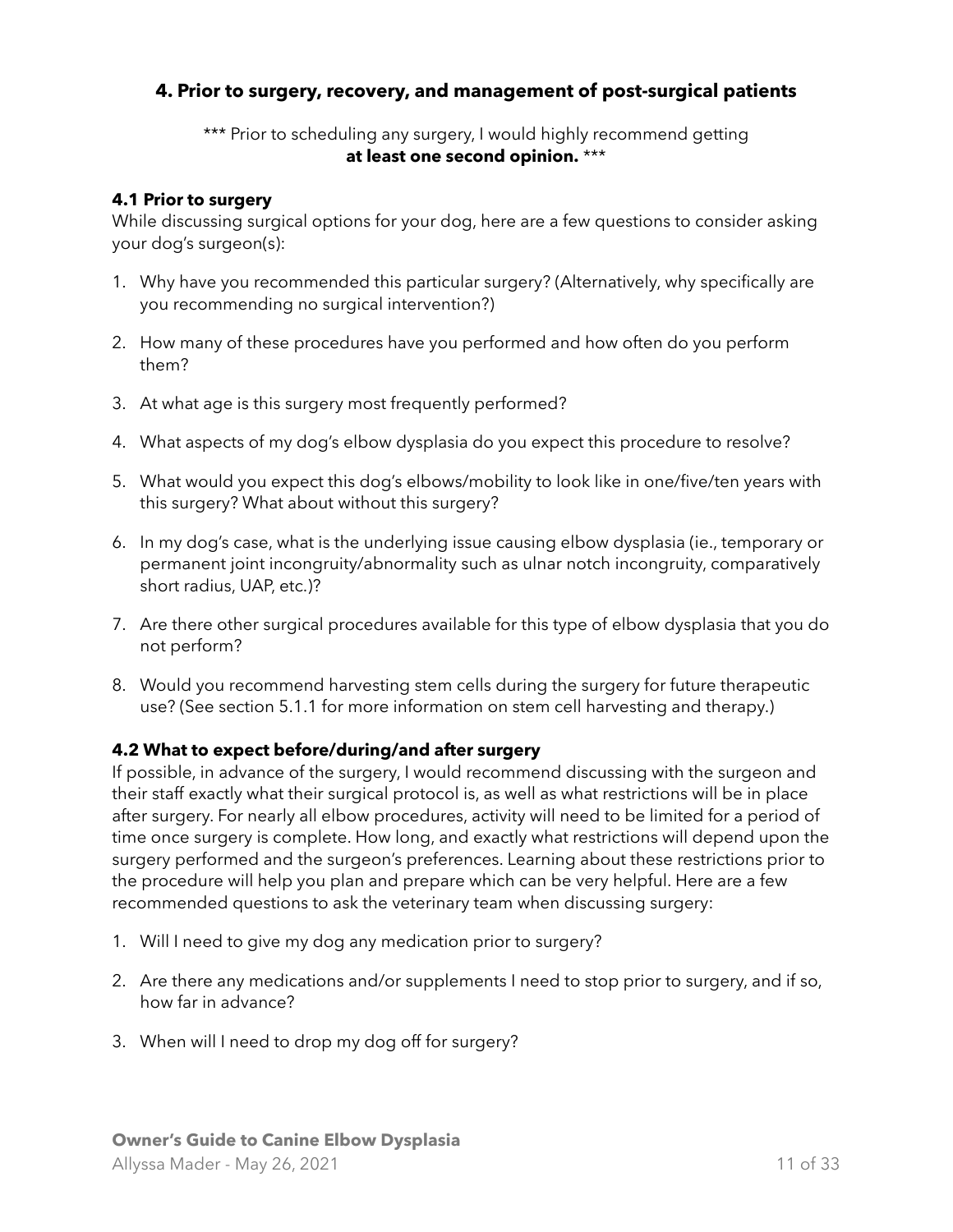- 4. Will my dog need to stay overnight after the surgery? And if so, will someone be at the hospital monitoring my dog at night?
- 5. Will you or a member of your staff call me after the surgery is complete? Will you go over how the surgery went, what was found, what procedures were done?
- 6. What medications should I expect my dog to be on after surgery?
- 7. Will a sedative be prescribed for the recovery period? If so, which one(s)?
- 8. What are the post-surgical follow up appointments I should plan for and how long will they take?
- 9. What is the best way to reach you/get advice if I have issues/questions after surgery?
- 10. Will my dog need bandage/splint changes after surgery?
- 11. Will I need to provide any wound care immediately after surgery?
- 12. What activities **won't** my dog be allowed to do in the first few days/weeks after surgery?
- 13. What activities **will** my dog be allowed to do in the first few days/weeks after surgery?
- 14. Would you recommend I have any special equipment on hand? (ie. ice packs, heat packs, wrapping material, splint, Assisi Loop, harness, crates/gates, ramps, etc.)
- 15. Do you recommend I work with a veterinary rehabilitation specialist during my dog's recovery? If so, when will my dog be allowed to start rehab? Do you have a rehab specialist you recommend? Will there be any restrictions on the physical therapy activities/timing?
- 16. Will my dog be allowed to get on and off furniture/sleep in bed with me?
- 17. Will my dog be able to get in and out of the car, and what is the best way to manage them in the car after surgery?
- 18. When will my dog be allowed unlimited leash walks?
- 19. When will my dog be allowed off-leash time?
- 20. When will my dog be allowed to play with other dogs?
- 21. What type of exercise do/don't you recommend for my dog long-term?
- 22. How should I handle a sudden increase in pain/lameness (a flare) during or after the surgical recovery?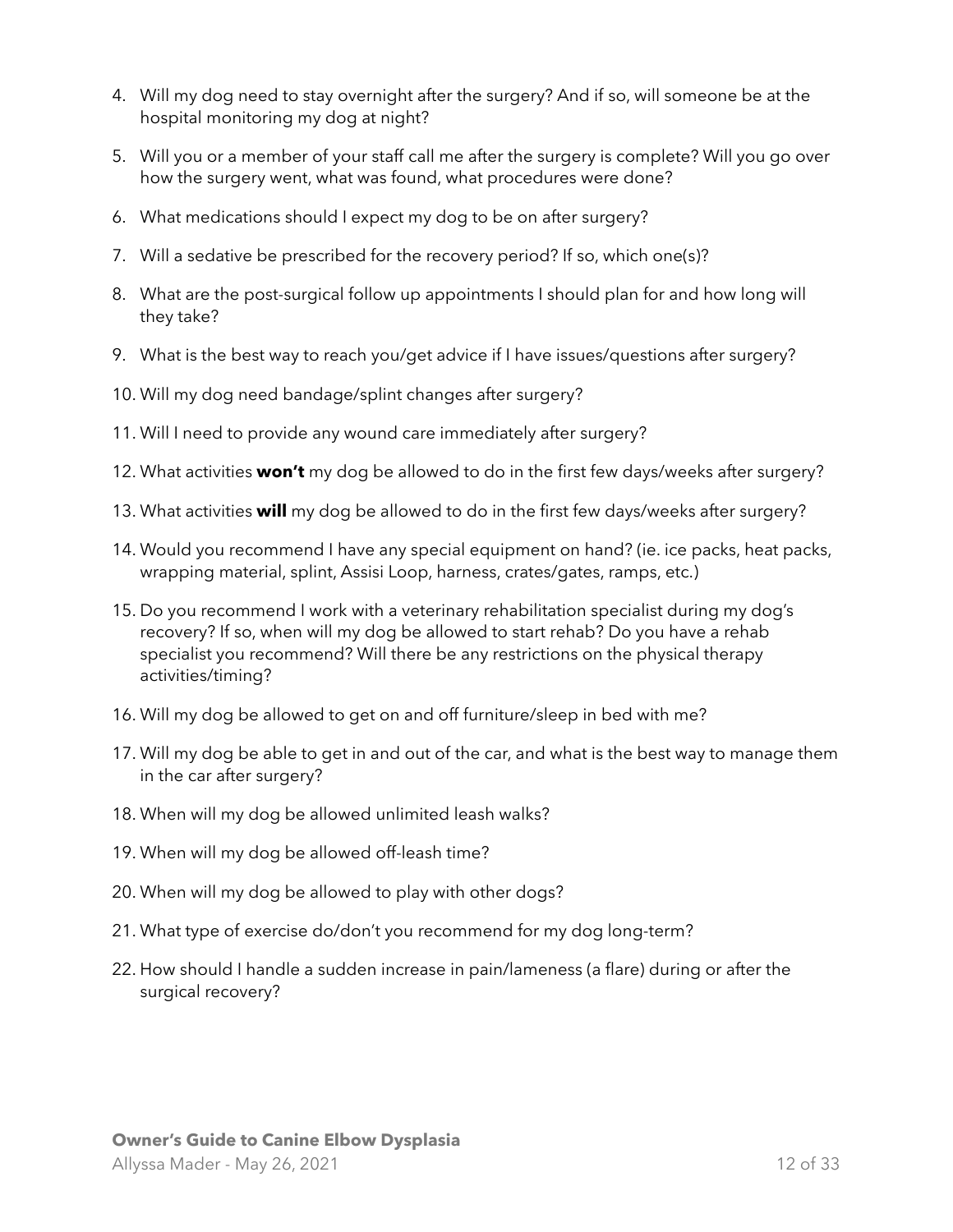#### <span id="page-12-0"></span>**4.3 Recommended equipment and supplies**

Prior to surgery I would recommend purchasing, unwrapping, setting up, and being familiar with the following items:

- 1. Multiple exercise pens (to use as indoor fencing): These are useful for limiting your dog's movement, keeping him or her off of furniture, closing off slippery areas, stairs, etc. It is helpful to set these up at least a few days prior to surgery so your dog is familiar with them. Pens are available in both plastic and metal, and in a variety of heights. Prior to surgery, you will want to have an idea of what height and type your dog will respect. These can also be helpful for use outdoors to create areas for your dog to sniff and potty while keeping him or her from running around. Personally, I like plastic exercise pens such as these for indoors [https://www.chewy.com/iris-8-panels-exercise-plastic-pen/dp/](https://www.chewy.com/iris-8-panels-exercise-plastic-pen/dp/133342?gclid=EAIaIQobChMI0ob3oJna3wIVjsBkCh1dqwXkEAAYAiAAEgIyOPD_BwE) [133342?gclid=EAIaIQobChMI0ob3oJna3wIVjsBkCh1dqwXkEAAYAiAAEgIyOPD\\_BwE](https://www.chewy.com/iris-8-panels-exercise-plastic-pen/dp/133342?gclid=EAIaIQobChMI0ob3oJna3wIVjsBkCh1dqwXkEAAYAiAAEgIyOPD_BwE) and metal exercise pens like these for outdoors [https://www.chewy.com/petmate-8](https://www.chewy.com/petmate-8-panel-wire-exercise-pen/dp/111775) [panel-wire-exercise-pen/dp/111775.](https://www.chewy.com/petmate-8-panel-wire-exercise-pen/dp/111775)
- 2. A crate that is large enough to comfortably contain your dog, even if he or she is wearing a cone. Make sure your dog is happy to hang out in the crate (this usually requires training), and assuming he or she does not shred bedding, lay down several layers of soft washable bedding/towels ahead of the surgery.
- 3. A low-to-the-ground memory foam or egg crate foam dog bed. Some dogs may enjoy bolsters around the edges, but having a large low flat opening is helpful for dogs who are having a hard time lifting front and/or back legs. I like to provide both a flat bed like this one [\(https://www.orvis.com/p/memory-foam-platform-dog-bed/2z75\)](https://www.orvis.com/p/memory-foam-platform-dog-bed/2z75) and a bolstered [bed like this one \(https://www.llbean.com/llb/shop/66314?page=therapeutic-dog](https://www.llbean.com/llb/shop/66314?page=therapeutic-dog-couch&bc=31-134-507408&feat=507408-GN3&csp=f)[couch&bc=31-134-507408&feat=507408-GN3&csp=f](https://www.llbean.com/llb/shop/66314?page=therapeutic-dog-couch&bc=31-134-507408&feat=507408-GN3&csp=f)). For a list of dog beds recommended by others who have dogs with elbow dysplasia see Appendix B.
- 4. Long sleeve T-shirts or surgical sleeves/suits to protect bandages and/or incisions. Try a few sizes prior to surgery to see how your dog tolerates them, and if you think you will want to use them, have 2-5 shirts/sleeves on hand for after surgery. These can be an excellent alternative to cones for some dogs. Even dogs who still require cones in order to leave incisions or bandages alone may benefit from a shirt or surgical sleeve to protect delicate post-surgical incisions or shaved skin.
- 5. A cone/cone alternative. Most vets will provide you with a standard plastic cone for preventing access to bandages or incisions. Alternatives include an inflatable donut, or a soft fabric cone. The type of product depends on the dog and how determined he or she is to get to the incisions/bandages. Whatever you plan to use, introduce it to your dog ahead of time, and have him or her practice wearing it, so it is not such a shock after surgery.
- 6. Non-slip carpet runners/area rugs/mats for any slippery flooring. Hardware stores often carry runners that can be cut by the linear foot to fit your home. Yoga mats can also be purchased in bulk rolls and cut to size.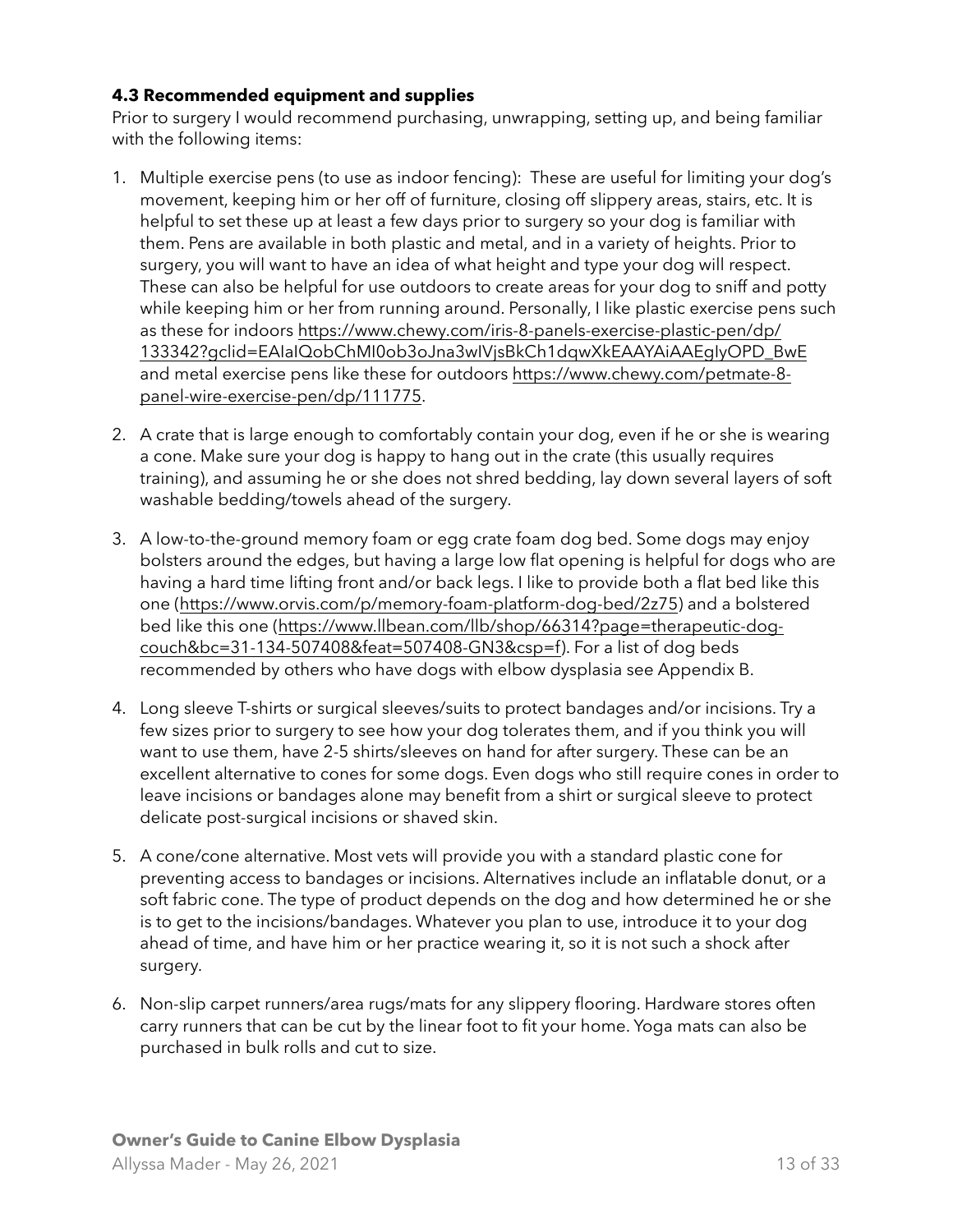- 7. A comfortable harness with a handle to help your dog during the initial recovery from surgery. Ask your vet if they will send your dog home with such a harness, or if they recommend a certain brand. If your vet has no preference, the Ruff Wear Webmaster Harness<sup>™</sup> is a great harness with a handle to help your dog get up, to steady them, and to help with stairs, etc. ([https://ruffwear.com/products/web-master-harness\)](https://ruffwear.com/products/web-master-harness). Introduce your dog to the harness ahead of time, and have them practice wearing it. Some dogs are very opposed to wearing harnesses, so practicing ahead of time can be very helpful.
- 8. Lots of interactive toys and games, chews, and new toys. Some good options are Kongs, Toppls, puzzle toys like those made by Nina Ottosson, scatter mats, and hide-a-squirrel stuffed toys. Always supervise dogs with toys and chews!

#### <span id="page-13-0"></span>**4.4 Recovery and management**

During the first few days after surgery, your dog may need quite a bit of assistance to get around. It can be helpful to keep him or her in a harness with a handle so that you can provide support as they walk. Be aware that harnesses may rub and irritate incisions or other contact points, so be watchful if they are being used for extended periods of time. Rough areas can be covered with sheepskin or moleskin to prevent abrasions.

Depending on the dog, you may also need to attach a leash to slow movement and prevent jumping. Having large pens set up in your main living areas can be very helpful for restricting your dog's movement, while allowing you to sit nearby to keep them company. Depending on your surgeon's preference, your dog may need to be walked outside on a leash for potty breaks for a few days or several weeks. Follow your surgeon's instructions on activity restriction, and be particularly careful about preventing running, slipping, and jumping. Utilize sedatives as necessary and as prescribed by your veterinarian. If you were not provided any sedatives and are having issues, get in contact with the surgeon's office and explain the situation and ask for help.

If you need to leave your dog home alone, he or she will likely need to be crated, placed in a pen, or locked in a small room to prevent running or jumping. Keep in mind that this type of confinement should be trained ahead of time so that your dog is not overly stressed by the confinement after surgery.

**My experience:** Surgeon's and their veterinary staff are busy and often do not adequately prepare owners for what will be needed after a dog's orthopedic surgery. It is challenging to deal with a dog immediately after orthopedic surgery, and not having the right supplies or a proper set up at home came make things more stressful than necessary, and potentially cause your dog to injure themselves. Take the time to figure out what the surgeon's requirements will be, what will be needed from you to accommodate that, and what special issues your particular dog may have during their recovery. For example: Do they normally run everywhere and leap constantly, which may necessitate the use of sedatives? Are they terrified of the vet and required to go back for weekly bandage changes? Are they used to sleeping on furniture with you making settling down elsewhere/away from you impossible? Are they afraid of crates and will need to be crated for a month? Etc.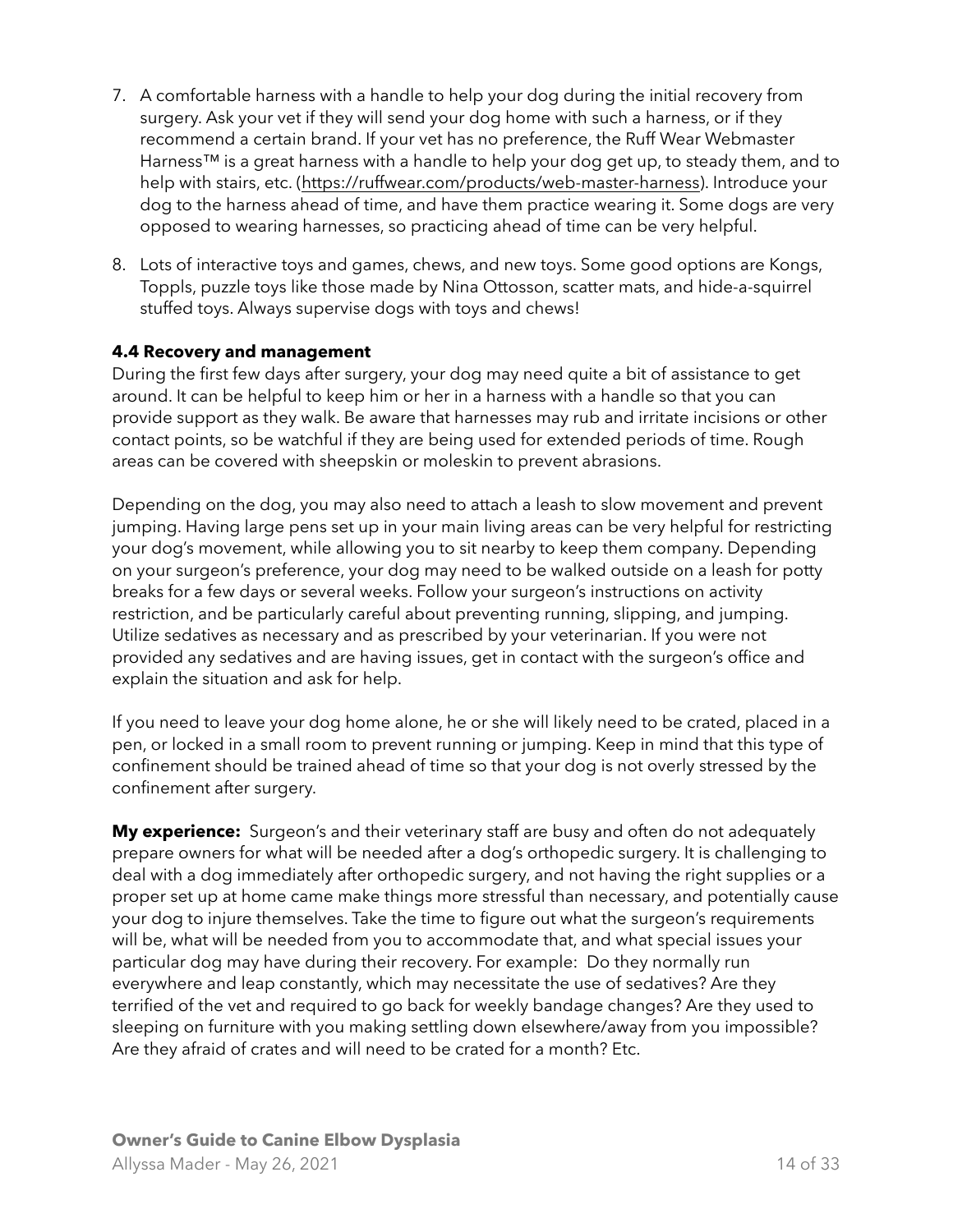### <span id="page-14-13"></span><span id="page-14-12"></span><span id="page-14-11"></span><span id="page-14-0"></span>**5. Medical treatments**

There are many medical treatments that can be helpful in the treatment of elbow dysplasia either in addition to, or instead of, surgical intervention.[27](#page-14-5)

#### <span id="page-14-1"></span>**5.1 Intra-articular injections**

Intra-articular injections are injections made directly into a joint space. These injections are done by a veterinarian, with the dog placed under sedation for safety and accuracy. There are several types of injections available for this type of therapy.<sup>28</sup>

#### <span id="page-14-2"></span>**5.1.1 Stem cells**

Either during surgery, or with a local anesthetic, adipose fat can be collected from the dog for harvesting stem cells. In the United States, a company called VetStem ([http://www.vet](http://www.vet-stem.com)[stem.com](http://www.vet-stem.com)) offers a service that processes, isolates, and concentrates mesenchymal stem cells from this tissue, along with many other regenerative cells. These cells can then be injected back into the dog's elbow joints and can potentially provide an anti-inflammatory effect, decreased pain, and possible healing of damaged tissues. Because these are the dog's own cells, this procedure is relatively low risk, though sedation may be required. For a fee, VetStem can bank therapeutic doses of your dog's cells for future use.<sup>[29](#page-14-7)</sup>

#### <span id="page-14-3"></span>**5.1.2 Platelet rich plasma (PRP)**

During platelet rich plasma (PRP) therapy, a small amount of blood is taken from the dog and then spun down to separate the platelets from the other components of the blood. The concentrated platelets are then injected back into the dog's joint to help promote healing and reduce inflammation.  $30, 31, 32$  $30, 31, 32$  $30, 31, 32$  $30, 31, 32$  $30, 31, 32$ 

#### <span id="page-14-16"></span><span id="page-14-15"></span><span id="page-14-14"></span><span id="page-14-4"></span>**5.1.3 Hyaluronic acid (HA)**

Hyaluronic acid (HA) can be injected directly into the dog's elbow joints, either alone, or in addition to stem cells or platelet rich plasma. HA is similar to a substance that is naturally

<span id="page-14-5"></span><sup>&</sup>lt;sup>27</sup>Brajkovich, J., Terpstra, C. (2019, August [27](#page-14-11)). Applying nonsurgical treatment options in management of osteoarthritis. Veterinary Practice News. Retrieved from [https://www.veterinarypracticenews.com/](https://www.veterinarypracticenews.com/osteoarthritis-september-2019/) [osteoarthritis-september-2019/](https://www.veterinarypracticenews.com/osteoarthritis-september-2019/)

<span id="page-14-6"></span><sup>&</sup>lt;sup>28</sup>Canine Arthritis Resources and Education. (n.d.). How can joint injections help my dog's arthritis? Retrieved from https://caninearthritis.org/article/how-can-joint-injections-help-my-dogs-arthritis/

<span id="page-14-7"></span>[<sup>29</sup>](#page-14-13) VetStem Biopharma. (n.d.). FAQ's. Retrieved from <https://vetstem.com/faqs.php>

<span id="page-14-8"></span><sup>30</sup> The Sams Clinic. (n.d.). Platelet Rich Plasma. Retrieved from [http://www.thesamsclinic.com/pain](http://www.thesamsclinic.com/pain-management-1/) [management-1/](http://www.thesamsclinic.com/pain-management-1/)

<span id="page-14-9"></span><sup>31</sup>Nall, R. (2017, November 21). What you need to know about PRP. Medical News Today. Retrieved from <https://www.medicalnewstoday.com/articles/320107.php>

<span id="page-14-10"></span><sup>32</sup>Brajkovich, J., Terpstra, C. (2019, August 27). Applying nonsurgical treatment options in management of osteoarthritis. Veterinary Practice News. Retrieved from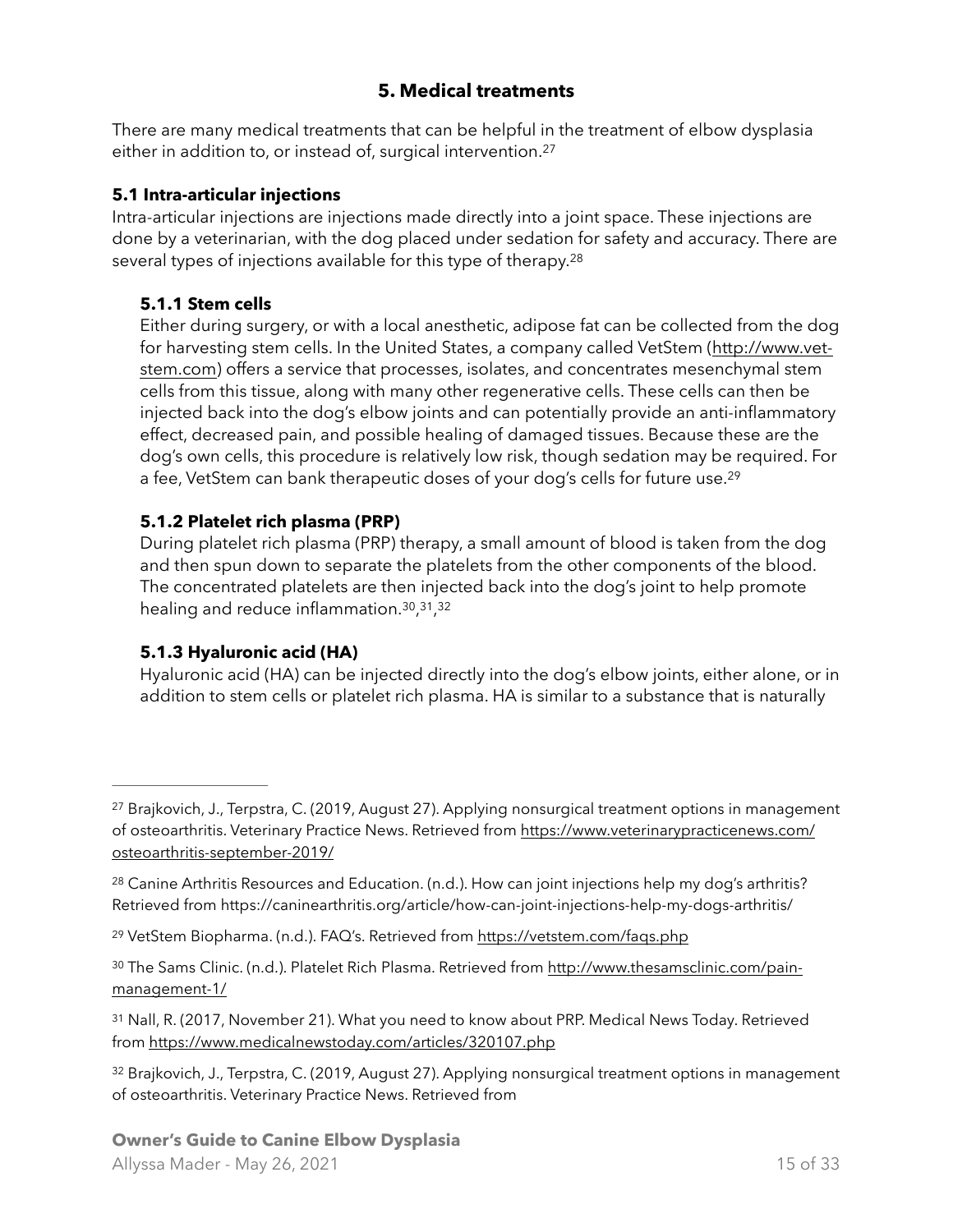<span id="page-15-12"></span><span id="page-15-11"></span><span id="page-15-10"></span>occurring in the joints, and acts like a lubricant or shock absorber.<sup>[33](#page-15-3)</sup> Experimental studies of HA injected directly into dogs' joints have shown decreased pain, as well as improved joint health. [34](#page-15-4), [35](#page-15-5)

## <span id="page-15-0"></span>**5.1.4 Synovetin OA®**

<span id="page-15-13"></span>Synovetin OA® is a novel radio-isotope which can be injected into the elbow joints to help reduce the symptoms of chronic pain from osteoarthritis in dog's elbows.<sup>[36](#page-15-6)</sup> More information can be found at [https://www.synovetin.com.](https://www.synovetin.com)

## <span id="page-15-1"></span>**5.1.5 Arthramid® Vet**

<span id="page-15-14"></span>Arthramid® Vet is a hydrogel product approved for intra-articular injection in horses which some veterinarians are using off label for dogs with elbow dysplasia.<sup>37</sup>

## <span id="page-15-2"></span>**5.1.6 Steroid injections**

<span id="page-15-16"></span><span id="page-15-15"></span>Steroid (a.k.a. cortisone) injections are a common procedure in human orthopedics and sports medicine.<sup>[38](#page-15-8)</sup> Just as in human medicine, steroids can be injected into the dog's joints in an attempt to calm inflammation and relieve pain. However, it is important to understand that steroid injections do nothing to help heal damaged joint tissues, and in fact can have a negative effect on the joints and the dog's overall health in the longterm[. 39](#page-15-9)

<span id="page-15-6"></span>[36](#page-15-13) Synovetin OA®. (n.d.) Retrieved from<https://www.synovetin.com>

<span id="page-15-7"></span>37 Arthramid® Vet. (n.d.) Retrieved from <https://arthramid.com/products/arthramid-vet/>

<span id="page-15-8"></span>[38](#page-15-15) Cluett, J. (2018, December 19). Using Cortisone Shots for Inflammation Learn about the benefits, side effects, and more. Very Well Health. Retrieved from [https://](https://www.verywellhealth.com/cortisone-shot-side-effects-2549714) [www.verywellhealth.com/cortisone-shot-side-effects-2549714](https://www.verywellhealth.com/cortisone-shot-side-effects-2549714)

<span id="page-15-9"></span><sup>39</sup> Wag! (n.d.). Can Dogs Get Cortisone Shots for Arthritis? Retrieved from [https://wagwalking.com/](https://wagwalking.com/wellness/can-dogs-get-cortisone-shots-for-arthritis) [wellness/can-dogs-get-cortisone-shots-for-arthritis](https://wagwalking.com/wellness/can-dogs-get-cortisone-shots-for-arthritis)

#### **Owner's Guide to Canine Elbow Dysplasia** Allyssa Mader - May 26, 2021 16 of 33

<span id="page-15-3"></span><sup>33</sup> [Mayo Clinic. \(n.d.\). Hyaluronic Acid \(Injection Route\). Retrieved from https://www.mayoclinic.org/](https://www.mayoclinic.org/drugs-supplements/hyaluronic-acid-injection-route/description/drg-20074557) [drugs-supplements/hyaluronic-acid-injection-route/description/drg-20074557](https://www.mayoclinic.org/drugs-supplements/hyaluronic-acid-injection-route/description/drg-20074557)

<span id="page-15-4"></span><sup>34</sup>Canapp, S. Jr. (2010, September 1). Surgery STAT: Intra-articular therapies for the elbow in dogs, Three options for optimal care and comfort. DVM360 MAGAZINE. Retrieved from [https://](https://www.dvm360.com/view/surgery-stat-intra-articular-therapies-elbow-dogs) [www.dvm360.com/view/surgery-stat-intra-articular-therapies-elbow-dogs](https://www.dvm360.com/view/surgery-stat-intra-articular-therapies-elbow-dogs)

<span id="page-15-5"></span><sup>35</sup>Brajkovich, J., Terpstra, C. (2019, August 27). Applying nonsurgical treatment options in management of osteoarthritis. Veterinary Practice News. Retrieved from [https://www.veterinarypracticenews.com/](https://www.veterinarypracticenews.com/osteoarthritis-september-2019/) [osteoarthritis-september-2019/](https://www.veterinarypracticenews.com/osteoarthritis-september-2019/)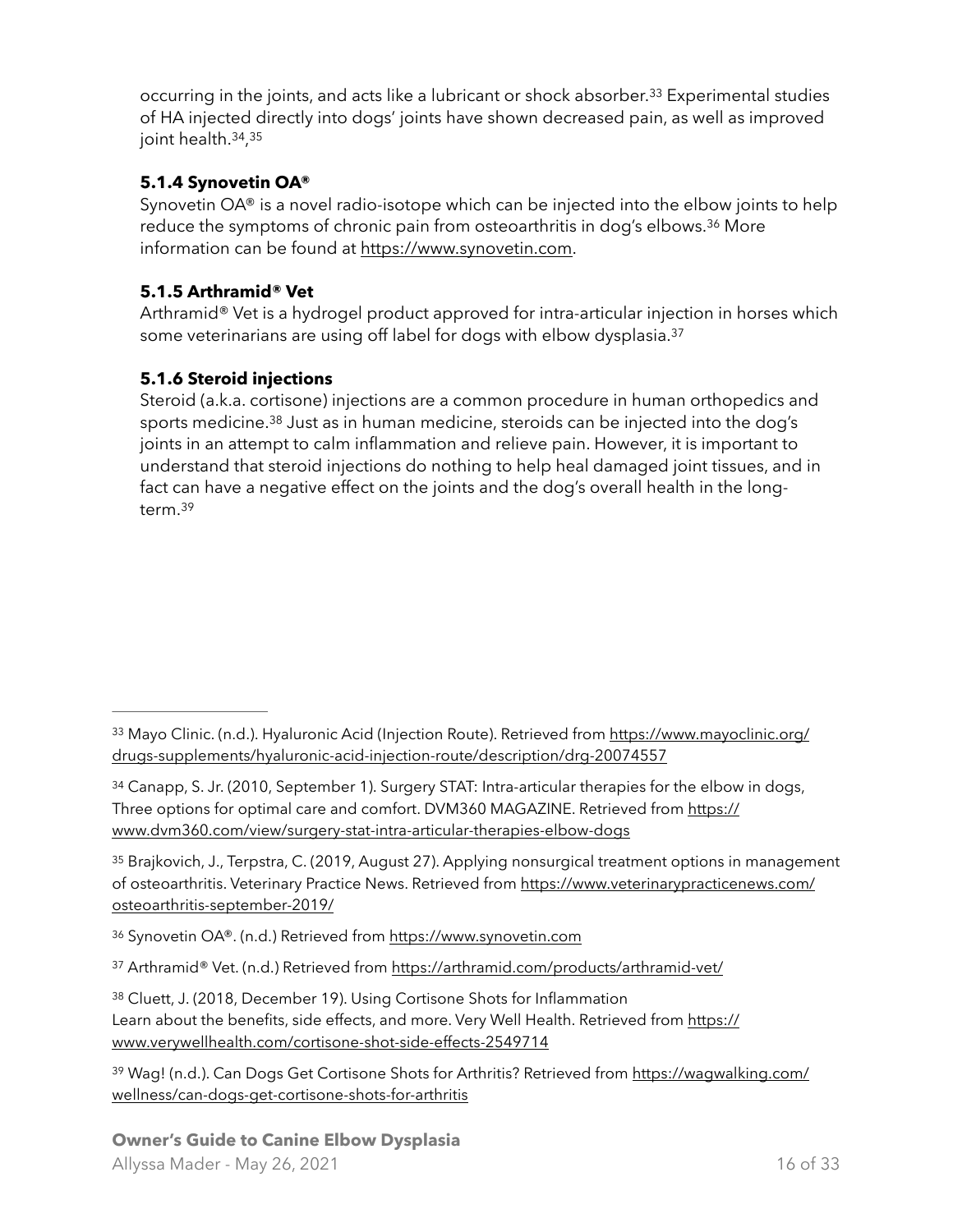#### <span id="page-16-0"></span>**5.2 Extracorporeal shockwave therapy (ESWT)**

During extracorporeal shockwave therapy (ESWT), or shockwave therapy, sound energy is used to promote healing. When used on injured tissues or arthritic joints, the treatment may improve healing, reduce pain, and improve function. This treatment can be uncomfortable, so some patients may need sedation.<sup>[40](#page-16-2)</sup>,<sup>[41](#page-16-3)</sup>,<sup>[42](#page-16-4)</sup>

### <span id="page-16-10"></span><span id="page-16-9"></span><span id="page-16-8"></span><span id="page-16-1"></span>**5.3 Physical rehabilitation**

<span id="page-16-12"></span><span id="page-16-11"></span>Maintaining your dog's physical condition throughout his or her life is one of the most important things you can do for overall health, and especially for the dog's elbows. This includes keeping him or her at an optimal weight, muscles strong, and range of motion as normal as possible. One of the best ways to do this is to work with someone who specializes in canine physical rehabilitation.<sup>43</sup>[,](#page-16-5)<sup>44</sup> These are usually either veterinarians or human physical therapists who have completed specialized training in physical rehabilitation, and they are often assisted by veterinary technicians who have completed extra training in rehabilitation. You can find certified rehabilitation therapists around the world by going to [http://](http://www.caninerehabinstitute.com/Find_A_Therapist.html) [www.caninerehabinstitute.com/Find\\_A\\_Therapist.html.](http://www.caninerehabinstitute.com/Find_A_Therapist.html)

<span id="page-16-13"></span>A rehabilitation program will likely involve multiple stages, various types of exercises, and different modalities as he or she recovers from surgery or progresses through a therapy program.<sup>[45](#page-16-7)</sup> In the beginning, you will likely be given passive range of motion (ROM) exercises, which will require you to move your dog's forelegs in specific ways to help stretch the joint and improve mobility. You may also be given very basic balancing exercises for your dog, which will help him or her regain proper proprioception and gain strength. Eventually, your dog will likely need to strengthen his or her muscles and begin conditioning work. When and how these exercises are done depends on your veterinarian's preference and the availability of facilities nearby. For those who have access to full rehab facilities, underwater treadmills or pools can be great options for increasing strength, mobility, and conditioning. For those without access to that type of facility, specific exercises can often be tailored to the

<span id="page-16-4"></span>42Brajkovich, J., Terpstra, C. (2019, August 27). Applying nonsurgical treatment options in management of osteoarthritis. Veterinary Practice News. Retrieved from [https://www.veterinarypracticenews.com/](https://www.veterinarypracticenews.com/osteoarthritis-september-2019/) [osteoarthritis-september-2019/](https://www.veterinarypracticenews.com/osteoarthritis-september-2019/)

<span id="page-16-5"></span> Schulz, K., Beale, B., Holsworth, I., Hudson, S., Hulse, D. (2006). *The Pet Lover's Guide To Canine* [43](#page-16-11) *Arthritis & Joint Problems.* St. Louis, MO: Elsevier Inc.

<span id="page-16-6"></span>44Brajkovich, J., Terpstra, C. (2019, August 27). Applying nonsurgical treatment options in management of osteoarthritis. Veterinary Practice News. Retrieved from [https://www.veterinarypracticenews.com/](https://www.veterinarypracticenews.com/osteoarthritis-september-2019/) [osteoarthritis-september-2019/](https://www.veterinarypracticenews.com/osteoarthritis-september-2019/)

<span id="page-16-7"></span>45Canapp, S., Acciani, D., Hulse, D., Schulz, K., Canapp, D. (2009). Rehabilitation Therapy for Elbow Disorders in Dogs. Veterinary Surgery. 38:301–307, 2009. Retrieved from [https://](https://onlinelibrary.wiley.com/doi/pdf/10.1111/j.1532-950X.2008.00496.x) [onlinelibrary.wiley.com/doi/pdf/10.1111/j.1532-950X.2008.00496.x](https://onlinelibrary.wiley.com/doi/pdf/10.1111/j.1532-950X.2008.00496.x)

<span id="page-16-2"></span><sup>&</sup>lt;sup>40</sup> Fitzpatrick Referrals. (n.d.). Extracorporeal Shockwave Therapy (ESWT). Retrieved from [https://](https://www.fitzpatrickreferrals.co.uk/services/rehabilitation/physiotherapy/) [www.fitzpatrickreferrals.co.uk/services/rehabilitation/physiotherapy/](https://www.fitzpatrickreferrals.co.uk/services/rehabilitation/physiotherapy/)

<span id="page-16-3"></span><sup>41</sup> The Sams Clinic. (n.d.). Shockwave Therapy. Retrieved from [http://www.thesamsclinic.com/pain](http://www.thesamsclinic.com/pain-management-1/) [management-1/](http://www.thesamsclinic.com/pain-management-1/)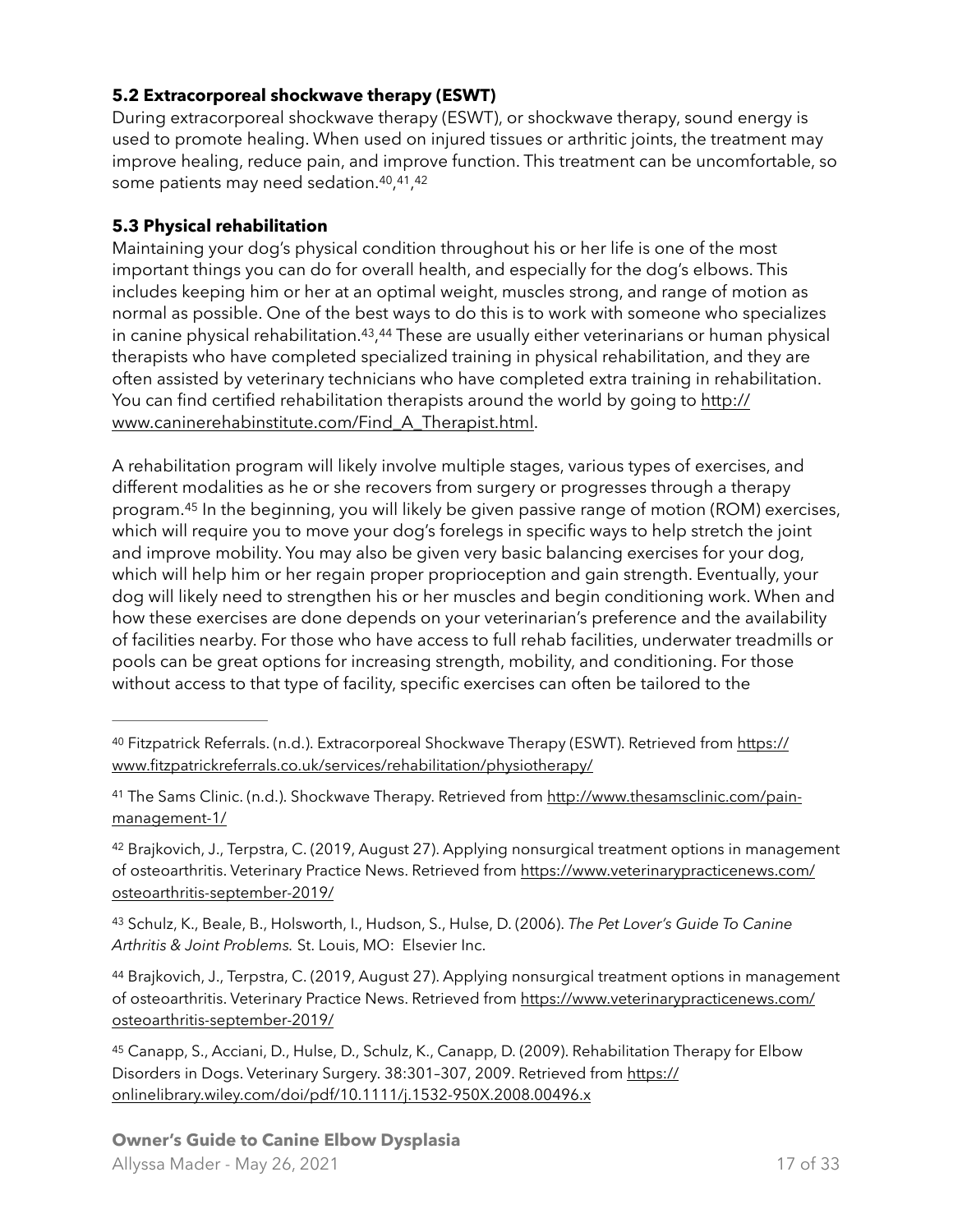environment around you under the instruction of a rehabilitation specialist. There are even online canine conditioning classes available, such as those available through the Fenzi Dog Sports Academy [https://www.fenzidogsportsacademy.com/index.php/courses/fun-and](https://www.fenzidogsportsacademy.com/index.php/courses/fun-and-fitness)[fitness.](https://www.fenzidogsportsacademy.com/index.php/courses/fun-and-fitness)

In addition to stretching, strengthening, and conditioning, there are a variety of modalities that are often utilized by canine rehabilitation specialists, including cold laser, transcutaneous electrical nerve stimulation (TENS), ultrasound, acupuncture, shockwave therapy, pulsed electromagnetic field (PEMF) therapy such as an Assisi Loop or Assisi Loop Lounge [https://](https://assisianimalhealth.com) [assisianimalhealth.com](https://assisianimalhealth.com), ice and heat.

#### <span id="page-17-0"></span>**5.4 Holistic veterinary options**

Holistic veterinary medicine considers and evaluates the entire patient, not just the particular disease(s) he or she is suffering. With a condition that is chronic and progressive, like elbow dysplasia, this can be particularly useful. In the United States, you can utilize the American Holistic Veterinary Medical Association (AHVMA) website to find a member veterinarian: <https://www.ahvma.org>. Some common treatments utilized by holistic veterinarians are outlined here, however this is not an exhaustive list.

### <span id="page-17-1"></span>**5.4.1 Acupuncture**

Acupuncture for animals is often provided by holistic veterinarians, pain management specialists, and physical rehabilitation specialists. According to the Mayo Clinic, "Traditional Chinese medicine explains acupuncture as a technique for balancing the flow of energy or life force — known as chi or qi (chee) — believed to flow through pathways (meridians) in your body. By inserting needles into specific points along these meridians, acupuncture practitioners believe that your energy flow will re-balance. In contrast, many Western practitioners view the acupuncture points as places to stimulate nerves, muscles and connective tissue. Some believe that this stimulation boosts your body's natural painkillers.["46](#page-17-2)

<span id="page-17-5"></span><span id="page-17-4"></span>Regardless of the mechanism of action, research in humans indicates that acupuncture provides therapeutic benefit for osteoarthritis.<sup>[47](#page-17-3)</sup> Acupuncture can be delivered in a variety of ways, including traditional fine needles left in place for several minutes, acupressure (pressure only is applied to acupuncture points), aquapuncuture (a liquid injected into acupuncture points), electroacupuncture (needles are attached to a device that generates electric pulses), and gold wire/bead acupuncture (where gold wire/beads are implanted under the skin into acupuncture points to provide continuous stimulation). The type of acupuncture chosen will depend on your veterinarian's preference and your dog's condition.

<span id="page-17-2"></span><sup>46</sup> Mayo Clinic. (n.d.). Acupuncture. Retrieved from [https://www.mayoclinic.org/tests-procedures/](https://www.mayoclinic.org/tests-procedures/acupuncture/about/pac-20392763) [acupuncture/about/pac-20392763](https://www.mayoclinic.org/tests-procedures/acupuncture/about/pac-20392763)

<span id="page-17-3"></span><sup>47</sup>Selfe, T., Taylor, A. (2008). Acupuncture and Osteoarthritis of the Knee, A Review of Randomized, Controlled Trials. Fam Community Health. 2008 Jul–Sep; 31(3): 247–254. doi: 10.1097/01.FCH.0000324482.78577.0f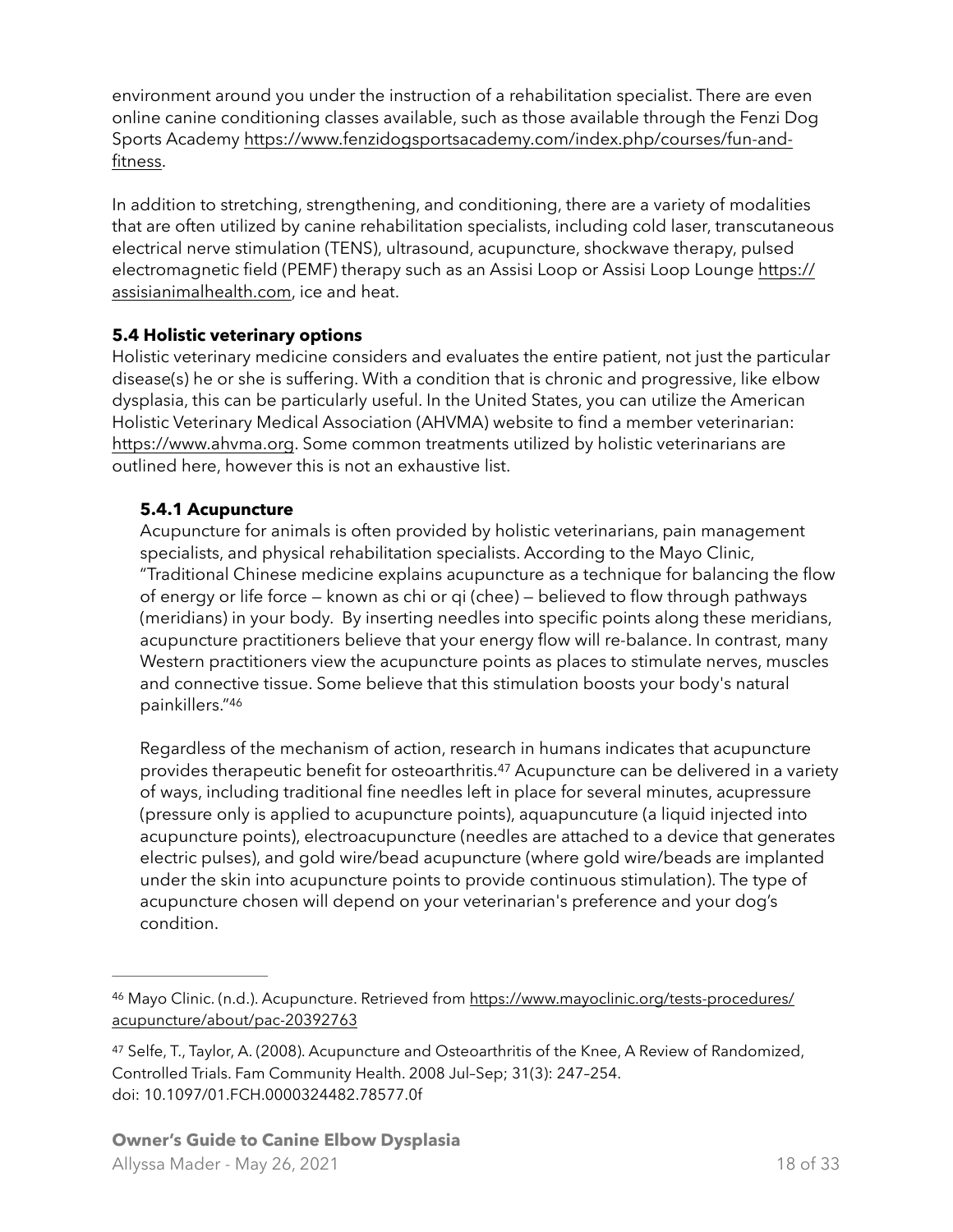Many dogs tolerate acupuncture well, although it is a good idea to provide an activity such as a chew or a Kong when attempting acupuncture with young exuberant dogs.

## <span id="page-18-0"></span>**5.4.2 Herbal therapy**

Herbal therapy is often used by holistic veterinarians as a complement to acupuncture, however it can be used alone in dogs who do not tolerate acupuncture. Herbal therapy dates back thousands of years across multiple cultures. A holistic veterinarian may treat your dog with Western herbs, Ayurvedic herbs from India, traditional Chinese herbs, Native American herbs, etc.

### <span id="page-18-1"></span>**5.4.3 Chiropractic therapy**

<span id="page-18-4"></span>Animal chiropractic is a medical therapy that is used to maintain the health and normal functioning of the nervous and musculoskeletal systems. In general, chiropractic treatments or adjustments correct subluxations.<sup>[48](#page-18-3)</sup> The American Veterinary Chiropractic Association website maintains a list of certified animal chiropractic doctors in the United States and some other countries at <http://animalchiropractic.org>.

## <span id="page-18-2"></span>**5.4.4 Diet**

Because elbow dysplasia causes chronic inflammation of the elbow joint, it can be helpful to work with a holistic veterinarian or veterinary nutritionist to find a diet that will help reduce overall inflammation in your dog's body. There is no "one size fits all" when it comes to diet, and finding a diet that works well for you and your dog may take some experimentation.

<span id="page-18-3"></span>48 Integrative Veterinary Center. (n.d.). Animal Chiropractic. Retrieved from [http://](http://integrativeveterinarycenter.com/general-services/#Animal-Chiropractic) [integrativeveterinarycenter.com/general-services/#Animal-Chiropractic](http://integrativeveterinarycenter.com/general-services/#Animal-Chiropractic)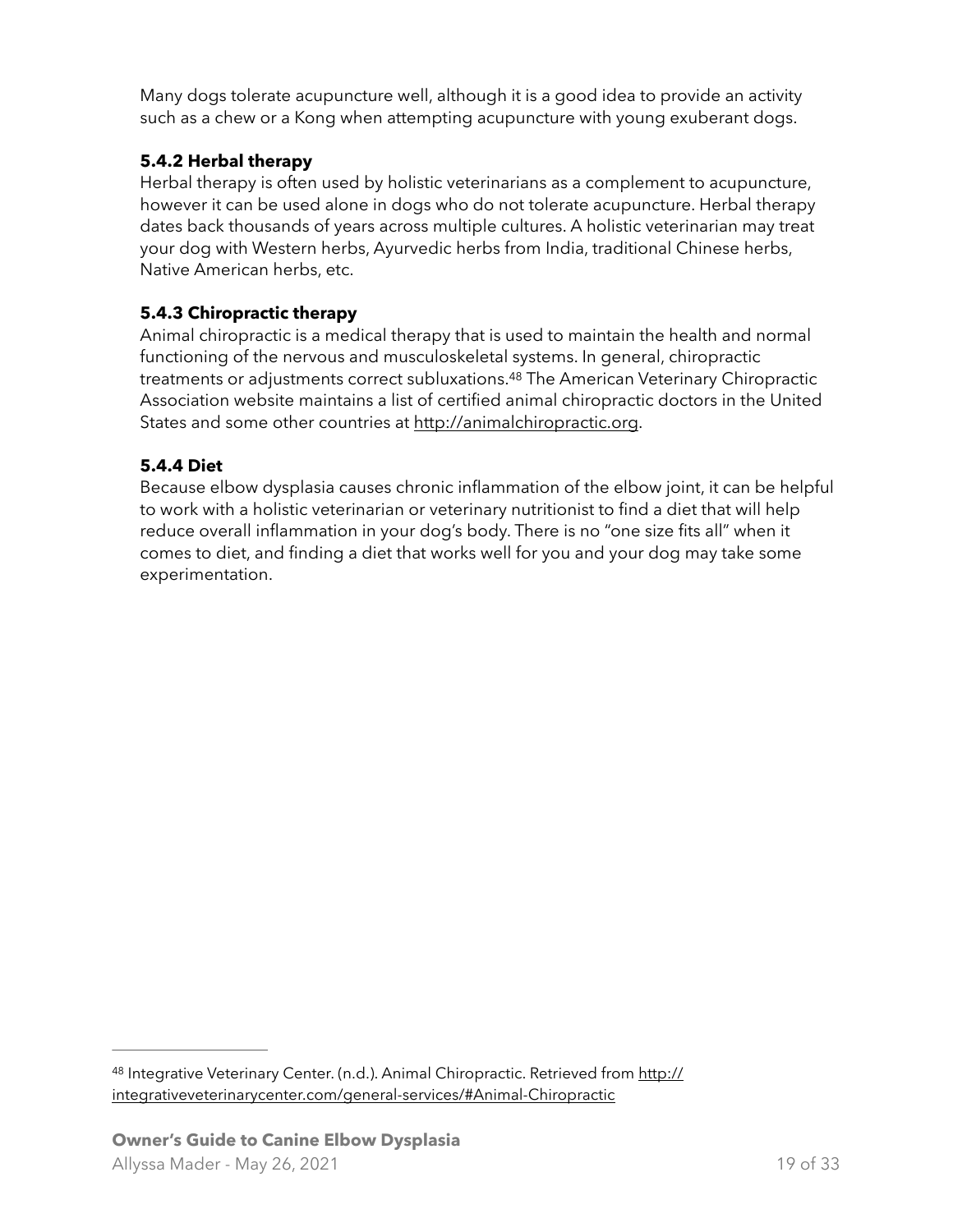## <span id="page-19-9"></span><span id="page-19-8"></span><span id="page-19-0"></span>**6. Medications**

<span id="page-19-7"></span>This is not intended to be a comprehensive list of medications, but rather a brief description of common medications prescribed for post-surgical patients, dogs with occasional lameness, and dogs living with significant chronic pain due to elbow dysplasia and resulting osteoarthritis.<sup>[49](#page-19-3)</sup> Often multiple drugs will be needed in combination as part of a multi-modal pain management regimen.[50](#page-19-4)

#### <span id="page-19-1"></span>**6.1 Nonsteroidal anti-inflammatory drugs (NSAIDs)**

Nonsteroidal anti-inflammatory drugs (NSAIDs) are a commonly prescribed type of pain medication for humans and dogs. They help to relieve pain and reduce inflammation, and can be very effective for surgical, occasional, and chronic pain situations. Both short- and longterm use carry risks, including gastrointestinal upset and liver and kidney damage. Commonly prescribed NSAIDs for dogs are: carprofen (Novox or Rimadyl), deracoxib (Deramaxx), firocoxib (Previcox), meloxicam (Metacam), and Galliprant.<sup>[51](#page-19-5)</sup> If your dog ends up requiring long-term use of a NSAID, he or she should have regular blood work to monitor kidney and liver function.

## <span id="page-19-2"></span>**6.2 Opioids**

There are many opioids used within veterinary hospitals to control pain; however, the most common opioid prescribed for home use in dogs is tramadol. The effectiveness of tramadol in controlling pain in dogs is controversial; however, it is still widely used for post-surgical pain, and sometimes for mild sedation. It may also be prescribed in combination with other pain medications when it is thought to provide additional pain relief as part of a multi-modal pain relief plan.[52](#page-19-6)

<span id="page-19-10"></span>For particularly painful surgeries (and in some cases of chronic pain), dogs may be sent home wearing a Fentanyl patch. Fentanyl is a powerful opioid, which is absorbed well through transdermal application. If your dog is wearing a Fentanyl patch, be careful not to touch it

<span id="page-19-3"></span><sup>49</sup>Puotinen, CJ. (Updated 2019, January 10). Prescription Drugs for Dogs' Arthritis Pain. Whole Dog Journal. April 2017 Issue. Retrieved from [https://www.whole-dog-journal.com/issues/20\\_4/features/](https://www.whole-dog-journal.com/issues/20_4/features/Drugs-for-Arthritis-Pain_21627-1.html) [Drugs-for-Arthritis-Pain\\_21627-1.html](https://www.whole-dog-journal.com/issues/20_4/features/Drugs-for-Arthritis-Pain_21627-1.html)

<span id="page-19-4"></span><sup>&</sup>lt;sup>50</sup>Canine Arthritis Management. (2021, February 7). CAM Conversation WITH Dr Karen Perry ABOUT NSAIDs and Multimodal Analgesia in the Medical Management of Osteoarthritis. Retrieved from [https://caninearthritis.co.uk/cam-conversation-with-dr-karen-perry-about-nsaids-and-multimodal](https://caninearthritis.co.uk/cam-conversation-with-dr-karen-perry-about-nsaids-and-multimodal-analgesia-in-the-medical-management-of-osteoarthritis/)[analgesia-in-the-medical-management-of-osteoarthritis/](https://caninearthritis.co.uk/cam-conversation-with-dr-karen-perry-about-nsaids-and-multimodal-analgesia-in-the-medical-management-of-osteoarthritis/)

<span id="page-19-5"></span><sup>&</sup>lt;sup>51</sup> Flowers, A. (Reviewed 2018, January 21). WebMD. Pain Medications for Dogs. Retrieved from [https://](https://pets.webmd.com/dogs/guide/dog-pain-medications#1) [pets.webmd.com/dogs/guide/dog-pain-medications#1](https://pets.webmd.com/dogs/guide/dog-pain-medications#1)

<span id="page-19-6"></span><sup>52</sup>McKenzie, B. (2018, June 26). Is tramadol an effective analgesic for dogs and cats? Veterinary Practice News. Retrieved from [https://www.veterinarypracticenews.com/is-tramadol-an-effective](https://www.veterinarypracticenews.com/is-tramadol-an-effective-analgesic-for-dogs-and-cats/)[analgesic-for-dogs-and-cats/](https://www.veterinarypracticenews.com/is-tramadol-an-effective-analgesic-for-dogs-and-cats/)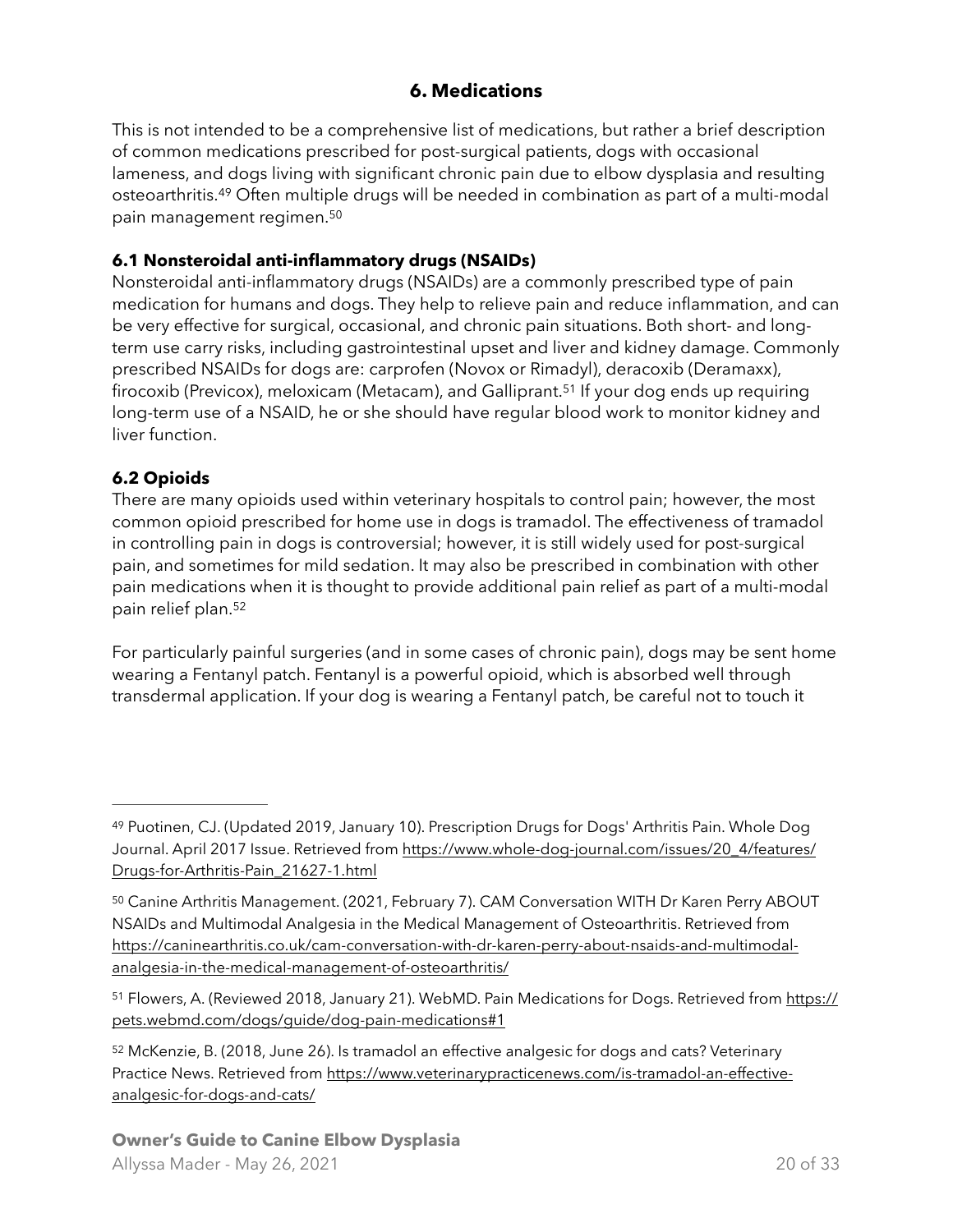<span id="page-20-9"></span>with bare hands, be cautious that children do not come in contact with it, and ensure that it is not eaten by the dog wearing it, or by any other pets[. 53](#page-20-3)

### <span id="page-20-0"></span>**6.3 Gabapentin**

Originally developed as a human seizure medication, Gabapentin has also been found to be effective for some types of nerve and bone pain. It is often prescribed for surgical patients, or as part of a multi-modal pain management plan. There are relatively few side effects in dogs and there is a wide margin of safety in dosing.<sup>[54](#page-20-4)</sup>,<sup>[55](#page-20-5)</sup>

## <span id="page-20-11"></span><span id="page-20-10"></span><span id="page-20-1"></span>**6.4 Amantadine**

Amantadine is a human medication with multiple uses. When used for pain management, Amantadine can reverse or prevent the over-amplification of signals by the nervous system, called central sensitization. Central sensitization is a major component in the development of chronic and neuropathic pain.[56](#page-20-6)

## <span id="page-20-12"></span><span id="page-20-2"></span>**6.5 Sedatives**

<span id="page-20-14"></span><span id="page-20-13"></span>In order to keep your dog quiet and calm after surgery, you may need to use sedatives. There are many sedatives available, but one that has been shown to be particularly effective for canine patients during recovery of orthopedic injuries/surgeries is Trazodone.<sup>[57](#page-20-7)</sup> Actually a human antidepressant medication, Trazodone can be used in the treatment of behavioral issues in dogs, and is often prescribed to pre-medicate dogs that suffer from anxiety during veterinary visits[.58](#page-20-8)

<span id="page-20-5"></span>55Grubb, T. (n.d.). Gabapentin and Amantadine for Chronic Pain: Is Your Dose Right? Today's Veterinary Practice. Retrieved from [https://todaysveterinarypractice.com/gabapentin-and-amantadine-for](https://todaysveterinarypractice.com/gabapentin-and-amantadine-for-chronic-pain/)[chronic-pain/](https://todaysveterinarypractice.com/gabapentin-and-amantadine-for-chronic-pain/)

<span id="page-20-6"></span>56Grubb, T. (n.d.). Gabapentin and Amantadine for Chronic Pain: Is Your Dose Right? Today's Veterinary Practice. Retrieved from [https://todaysveterinarypractice.com/gabapentin-and-amantadine-for](https://todaysveterinarypractice.com/gabapentin-and-amantadine-for-chronic-pain/)[chronic-pain/](https://todaysveterinarypractice.com/gabapentin-and-amantadine-for-chronic-pain/)

<span id="page-20-7"></span>57Gruen, M., Roe, S., Griffith, E., Hamilton, A., Sherman, B. (2014, August 1). The Use of Trazodone to Facilitate Post-Surgical Confinement in Dogs. Journal of the American Veterinary Medical Association. 245(3): 296–301.<https://doi.org/10.2460/javma.245.3.296>

<span id="page-20-8"></span>58Primovic, D. (2018, March 16). Trazodone (Oleptro®, Desyrel®) for Dogs and Cats. PetPlace. Retrieved [from https://www.petplace.com/article/drug-library/drug-library/library/trazodone-oleptro-desyrel-for](https://www.petplace.com/article/drug-library/drug-library/library/trazodone-oleptro-desyrel-for-dogs-and-cats/)[dogs-and-cats/](https://www.petplace.com/article/drug-library/drug-library/library/trazodone-oleptro-desyrel-for-dogs-and-cats/)

#### **Owner's Guide to Canine Elbow Dysplasia** Allyssa Mader - May 26, 2021 21 of 33

<span id="page-20-3"></span><sup>53</sup>Zeltzman, P. (Revised 2015, February). Pain Patches, What are they and when are they used? Bark The Dog Culture Magazine. Issue 58: Feb/Mar 2010. Retrieved from [https://thebark.com/content/pain](https://thebark.com/content/pain-patches)[patches](https://thebark.com/content/pain-patches)

<span id="page-20-4"></span><sup>54</sup> Vogelsang, J. (n.d.). Gabapentin for Dogs: What You Need to Know. PetMD. Retrieved from [https://](https://www.petmd.com/dog/care/gabapentin-dogs-what-you-need-know) [www.petmd.com/dog/care/gabapentin-dogs-what-you-need-know](https://www.petmd.com/dog/care/gabapentin-dogs-what-you-need-know)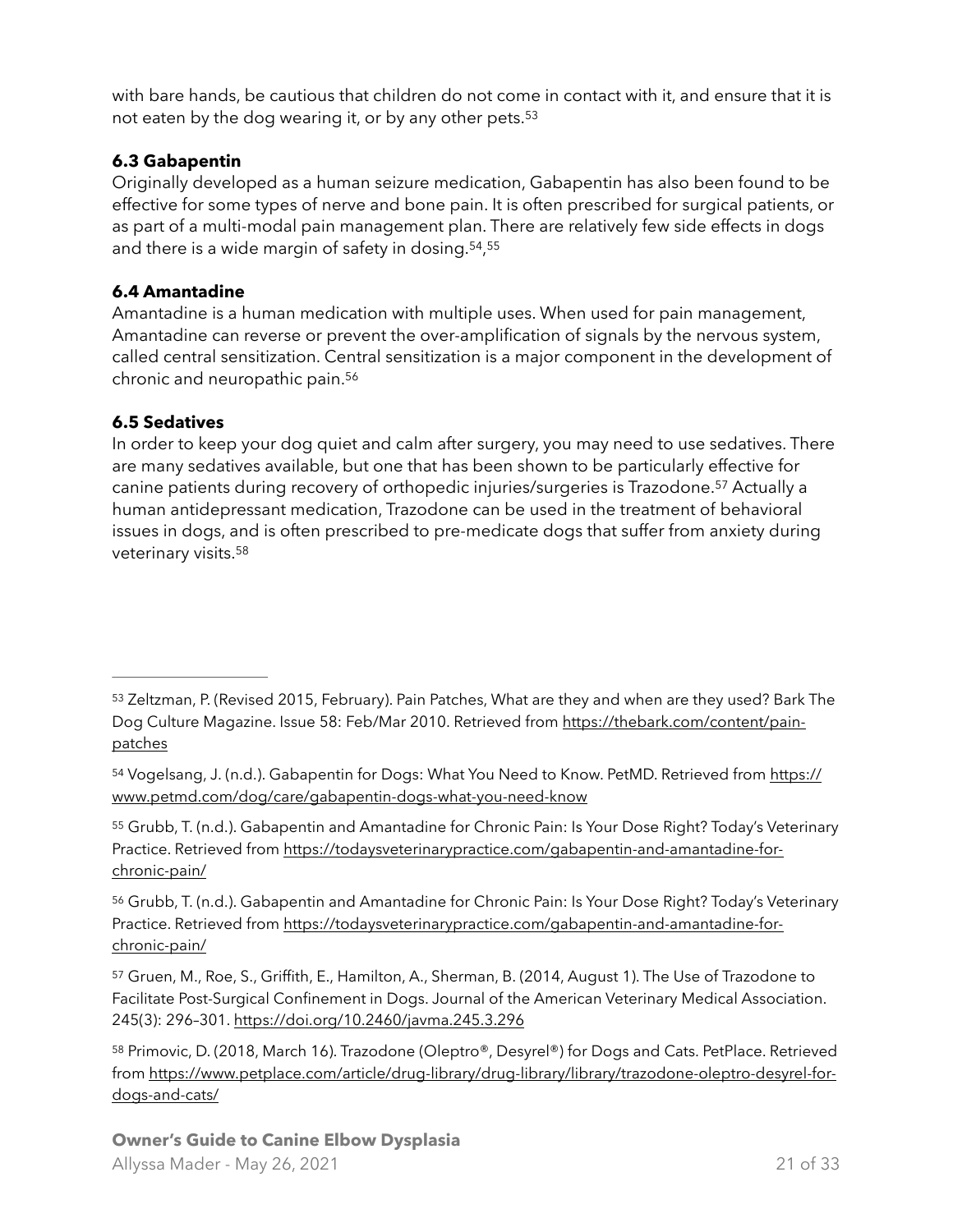#### <span id="page-21-0"></span>**6.6 Chondroprotective Injections**

There are a few medications that can be injected subcutaneously or intramuscularly on a regular basis either by your veterinarian, or possibly at home if permitted by your vet. Each of these medications is thought to help improve joint health in a variety of ways. They are: Adequan (polysulfated glycosaminoglycan), Cartrophen Vet (sodium pentosan polysulfate), and the horse product LEGEND® (hyaluronate sodium).

#### <span id="page-21-1"></span>**6.7 Monoclonal antibodies**

<span id="page-21-5"></span>Monoclonal antibody treatment is new and not yet widely available. One injectable medication, Librela® (bedinvetmab) has been approved in the UK and Europe.<sup>[59](#page-21-3)</sup> More information on the science behind this treatment can be found online at the following website: <https://www.zoetisus.com/oa-pain/first-time-resolution.aspx/#>

### <span id="page-21-2"></span>**6.8 Steroids**

Oral steroids can be used to treat osteoarthritis. They are strong anti-inflammatory drugs, and can provide quick and effective pain relief. However, they have significant side-effects, can be damaging if used long-term, and can interact negatively with other medications. For these reasons, they are not often prescribed for arthritic pain, but may be used as a last resort.<sup>[60](#page-21-4)</sup>

<span id="page-21-6"></span>**My experience:** A multi-modal pain management approach seems to be the most helpful for treating pain related to elbow dysplasia. Do not be afraid to push your veterinary team for more pain control options if your dog is not comfortable.

<span id="page-21-3"></span><sup>59</sup>BioSpace. (2020, November 12). Zoetis Receives European Commission Marketing Authorization for [Librela® \(bedinvetmab\). Retrieved from https://www.biospace.com/article/releases/zoetis-receives](https://www.biospace.com/article/releases/zoetis-receives-european-commission-marketing-authorization-for-librela-bedinvetmab-/)[european-commission-marketing-authorization-for-librela-bedinvetmab-/.](https://www.biospace.com/article/releases/zoetis-receives-european-commission-marketing-authorization-for-librela-bedinvetmab-/)

<span id="page-21-4"></span><sup>&</sup>lt;sup>60</sup>Puotinen, CJ. (Updated 2019, January 10). Prescription Drugs for Dogs' Arthritis Pain. Whole Dog Journal. April 2017 Issue. Retrieved from [https://www.whole-dog-journal.com/issues/20\\_4/features/](https://www.whole-dog-journal.com/issues/20_4/features/Drugs-for-Arthritis-Pain_21627-1.html) [Drugs-for-Arthritis-Pain\\_21627-1.html](https://www.whole-dog-journal.com/issues/20_4/features/Drugs-for-Arthritis-Pain_21627-1.html)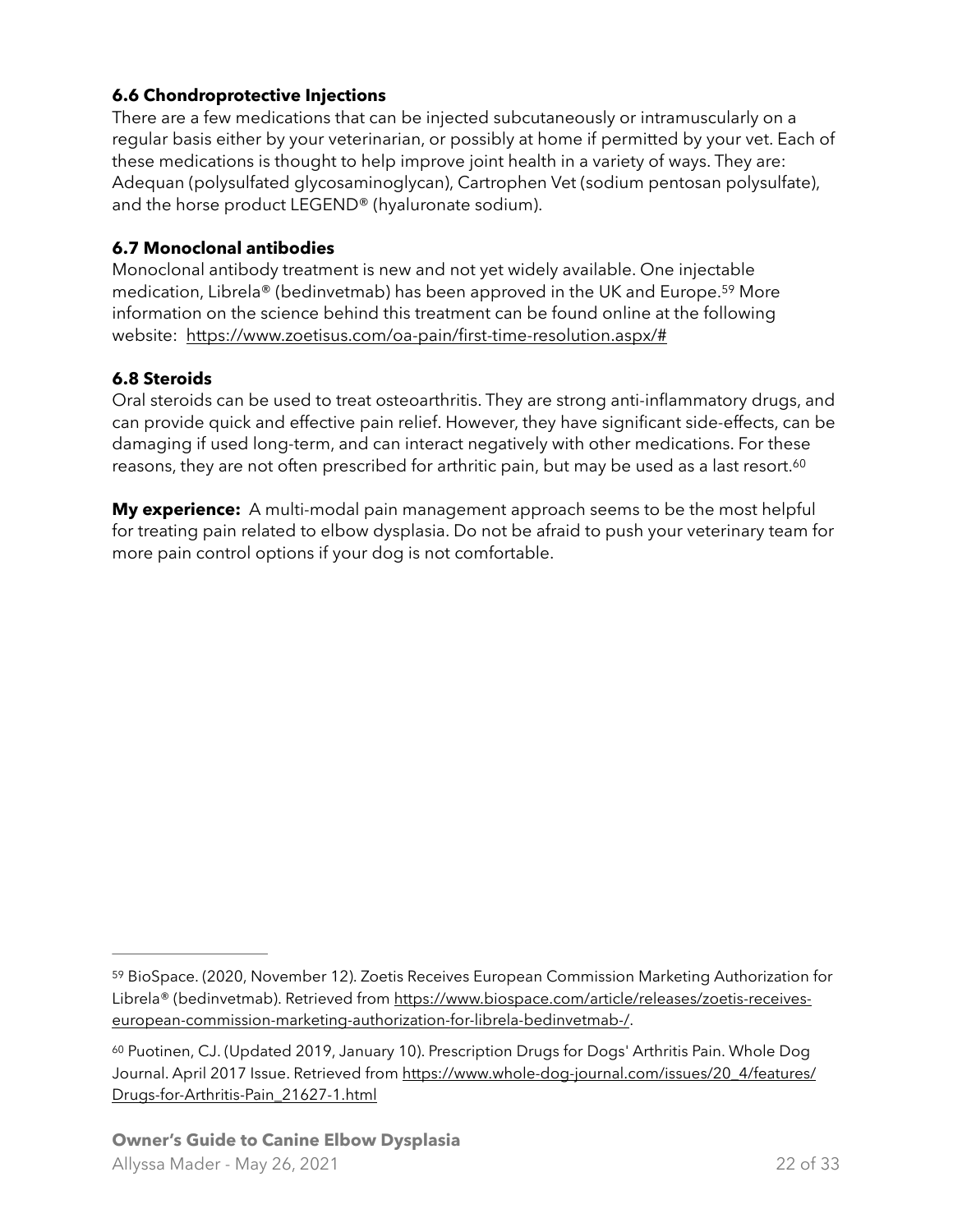## <span id="page-22-8"></span><span id="page-22-7"></span><span id="page-22-0"></span>**7. Nutraceuticals**

The term nutraceutical is defined as "a foodstuff (such as a fortified food or dietary supplement) that provides health benefits in addition to its basic nutritional value".<sup>[61](#page-22-2)</sup> Their use in dogs is quite common, however, their efficacy is often unproven. The following list highlights those nutraceuticals that I know are commonly used in dogs, and that I have found to have some research indicating their usefulness in treating osteoarthritis in either humans and/or dogs. It is helpful to understand what each of these nutraceutical are thought to do, and also what research there is to support their use. Nutraceutical are a whole industry onto themselves, and companies often make lofty claims about why their product is superior to all others on the market. I would highly recommend that you talk to your orthopedic surgeon/ physical rehabilitation specialist/holistic vet about what supplements they recommend and why.

### <span id="page-22-1"></span>**7.1 Omega-3 fatty acids**

Omega-3 fatty acids, specifically EPA and DHA, are thought to be one of the more effective ways to help improve joint health and alleviate the symptoms of osteoarthritis. One of the easiest way to provide Omega-3 fatty acids is via fish oil. However, research in dogs indicates that fairly high quantities of Omega-3s are needed to reach a therapeutic level.<sup>[62](#page-22-3)</sup> In order to provide this, make sure the fish oil supplement you are giving has a high density of Omega-3s. There is a huge variety of fish oil products for humans and dogs on the market, and many of them would require a large amount be given in order to reach the optimal amount of Omega-3s per day.<sup>63</sup> You can reference the chart at [http://csu-](http://csu-cvmbs.colostate.edu/vth/small-animal/sports-medicine-rehabilitation/Pages/fish-oil-dosing-chart.aspx)

<span id="page-22-10"></span><span id="page-22-9"></span>[cvmbs.colostate.edu/vth/small-animal/sports-medicine-rehabilitation/Pages/fish-oil-dosing](http://csu-cvmbs.colostate.edu/vth/small-animal/sports-medicine-rehabilitation/Pages/fish-oil-dosing-chart.aspx)[chart.aspx](http://csu-cvmbs.colostate.edu/vth/small-animal/sports-medicine-rehabilitation/Pages/fish-oil-dosing-chart.aspx) to see how many milligrams of Omega-3s your dog needs per day.<sup>[64](#page-22-5)</sup> An easy way to calculate an approximate dose is to use to following formula: 55 times your dog's weight in pounds given in milligrams of Omega-3 per day. For example, if your dog weighs 60 pounds, you will want to give your dog 3,300 milligrams of Omega-3s per day (55 times 60 = 3,300). Avoid fish oil with Omega-6 and-9, as they are thought not to be therapeutic for dogs, and may actually cause inflammation.<sup>[65](#page-22-6)</sup> If you need to increase the amount of Omega-3s your

<span id="page-22-5"></span><sup>64</sup>Colorado Sate University, Veterinary Teaching Hospital. (n.d.). Sports Medicine and Rehabilitation. [Fish oil dosing chart. Retrieved from http://csu-cvmbs.colostate.edu/vth/small-animal/sports-medicine](http://csu-cvmbs.colostate.edu/vth/small-animal/sports-medicine-rehabilitation/Pages/fish-oil-dosing-chart.aspx)[rehabilitation/Pages/fish-oil-dosing-chart.aspx](http://csu-cvmbs.colostate.edu/vth/small-animal/sports-medicine-rehabilitation/Pages/fish-oil-dosing-chart.aspx)

<span id="page-22-6"></span><sup>65</sup>Loef M, et al. (2018, August 3). Fatty acids and osteoarthritis: different types, different effects. Joint Bone Spine.<https://doi.org/10.1016/j.jbspin.2018.07.005>

<span id="page-22-11"></span><span id="page-22-2"></span><sup>&</sup>lt;sup>61</sup> Merriam-Webster. (n.d.). Nutraceutical. Retrieved from [https://www.merriam-webster.com/](https://www.merriam-webster.com/dictionary/nutraceutical) [dictionary/nutraceutical](https://www.merriam-webster.com/dictionary/nutraceutical)

<span id="page-22-3"></span> $62$ Canine Arthritis Resources and Education. (n.d.) How much Omega 3 fatty acids should I give my dog? Retrieved from [https://caninearthritis.org/article/how-much-omega-3-fatty-acids-should-i-give](https://caninearthritis.org/article/how-much-omega-3-fatty-acids-should-i-give-my-dog/)[my-dog/](https://caninearthritis.org/article/how-much-omega-3-fatty-acids-should-i-give-my-dog/)

<span id="page-22-4"></span><sup>63</sup>Bauer, J. (2011, December 1). Therapeutic use of fish oils in companion animals. Journal of the American Veterinary Medical Association. Vol. 239, No. 11, Pages 1441-1451. [https://doi.org/10.2460/](https://doi.org/10.2460/javma.239.11.1441) [javma.239.11.1441](https://doi.org/10.2460/javma.239.11.1441)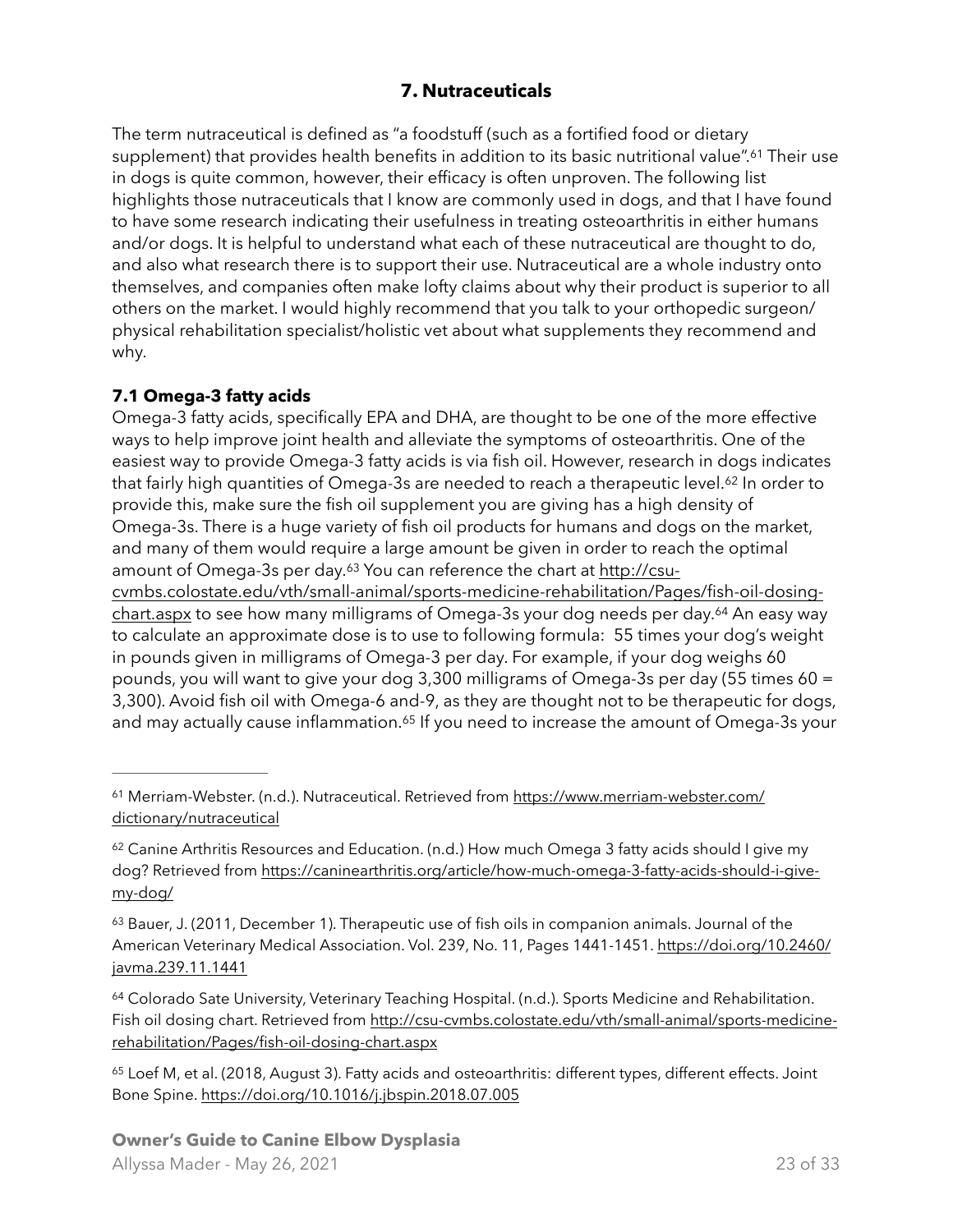dog is getting, go slow to prevent digestive upset. Consult with your veterinarian if you dog has a history of pancreatitis.

### <span id="page-23-0"></span>**7.2 Glucosamine, chondroitin, MSM, etc.**

<span id="page-23-7"></span>There are a variety of supplements available that are thought to help improve joint health and mobility.<sup>[66](#page-23-2)</sup> The main ones are glucosamine HCl, chondroitin sulfate, hyaluronic acid (HA), methylsulfonylmethane (MSM), New Zealand green-lipped mussel (Perna canaliculus) and cetyl myristoleate (Cytyl M®). It is not uncommon to find joint supplements that contain all of these ingredients plus others in one tablet or chew, as they are thought to work synergistically to improve joint health. The following brands have research indicating beneficial effects: Cosequin®, Dasuquin® and Glycoflex III®.[67](#page-23-3)

### <span id="page-23-8"></span><span id="page-23-1"></span>**7.3 CBD oil**

Cannabidiol (CBD) oil is extracted from the flowers and buds of marijuana or hemp plants. If extracted from the hemp plant, CBD oil will not contain significant amounts of tetrahydrocannabinol (THC). THC is what causes the intoxication normally associated with marijuana. If extracted from the marijuana plant, CBD oil may contain varying amounts of THC. Dogs are very sensitive to THC, so the use of marijuana-based CBD oil in dogs should be done cautiously, and ideally under the direction of an experienced medical professional. Unfortunately, due to legality restrictions, veterinarians in the United States are not allowed to prescribe or discuss the use of marijuana-based CBD oil in dogs. However, it is still something worth discussing with a vet if you can, and if you decide to place your dog on any type of CBD oil, you should disclose that to any treating veterinarians.

<span id="page-23-9"></span>There are many claims regarding the possible benefits of cannabidiol; however, there have been very few studies proving efficacy.<sup>[68](#page-23-4)</sup> It is widely advertised as being beneficial to alleviate pain due to inflammation and osteoarthritis, which may exist in cases of elbow dysplasia. One company, ElleVet [\(https://www.ellevetsciences.com](https://www.ellevetsciences.com)), partnered with Cornell University to do a small study which supported their products effectiveness in providing pain relief.<sup>[69](#page-23-5)</sup>,<sup>[70](#page-23-6)</sup>

<span id="page-23-4"></span>68Thompson, D. (2018, May 7). CBD Oil: All the Rage, But Is It Safe & Effective? HealthDay News. [WebMD. Retrieved from https://www.webmd.com/pain-management/news/20180507/cbd-oil-all-the](https://www.webmd.com/pain-management/news/20180507/cbd-oil-all-the-rage-but-is-it-safe-effective#1)[rage-but-is-it-safe-effective#1](https://www.webmd.com/pain-management/news/20180507/cbd-oil-all-the-rage-but-is-it-safe-effective#1)

<span id="page-23-5"></span><sup>69</sup>Gamble, L., Boesch, J., Frye, C., Schwark, W., Mann, S., Wolfe, L., Brown, H., Berthelsen, E., Wakshlag, J. (2018, July 23). Pharmacokinetics, Safety, and Clinical Efficacy of Cannabidiol Treatment in Osteoarthritic Dogs. Frontiers in Animal Science. Retrieved from [https://doi.org/10.3389/](https://doi.org/10.3389/fvets.2018.00165) [fvets.2018.00165](https://doi.org/10.3389/fvets.2018.00165)

<span id="page-23-6"></span><sup>70</sup> ElleVet. (n.d.). News. Cornell University Study Says Hemp Oil Works For Dogs. Retrieved from [https://](https://www.ellevetsciences.com/news/cornell-university-study-says-hemp-oil-works-for-dogs-in-pain/) [www.ellevetsciences.com/news/cornell-university-study-says-hemp-oil-works-for-dogs-in-pain/](https://www.ellevetsciences.com/news/cornell-university-study-says-hemp-oil-works-for-dogs-in-pain/)

<span id="page-23-11"></span><span id="page-23-10"></span><span id="page-23-2"></span><sup>&</sup>lt;sup>66</sup>Schargen, K. (2013, July 12). Nutraceuticals for animal arthritis. Animal Wellness. Retrieved from <https://animalwellnessmagazine.com/nutraceuticals-arthritis/>

<span id="page-23-3"></span><sup>&</sup>lt;sup>67</sup>Colorado Sate University, Veterinary Teaching Hospital. (n.d.). Sports Medicine and Rehabilitation. [Glucosamine/Chondroitin Sulfate containing agents. Retrieved from http://csu-cvmbs.colostate.edu/](http://csu-cvmbs.colostate.edu/vth/small-animal/sports-medicine-rehabilitation/Pages/arthritis-management-and-prevention.aspx) [vth/small-animal/sports-medicine-rehabilitation/Pages/arthritis-management-and-prevention.aspx](http://csu-cvmbs.colostate.edu/vth/small-animal/sports-medicine-rehabilitation/Pages/arthritis-management-and-prevention.aspx)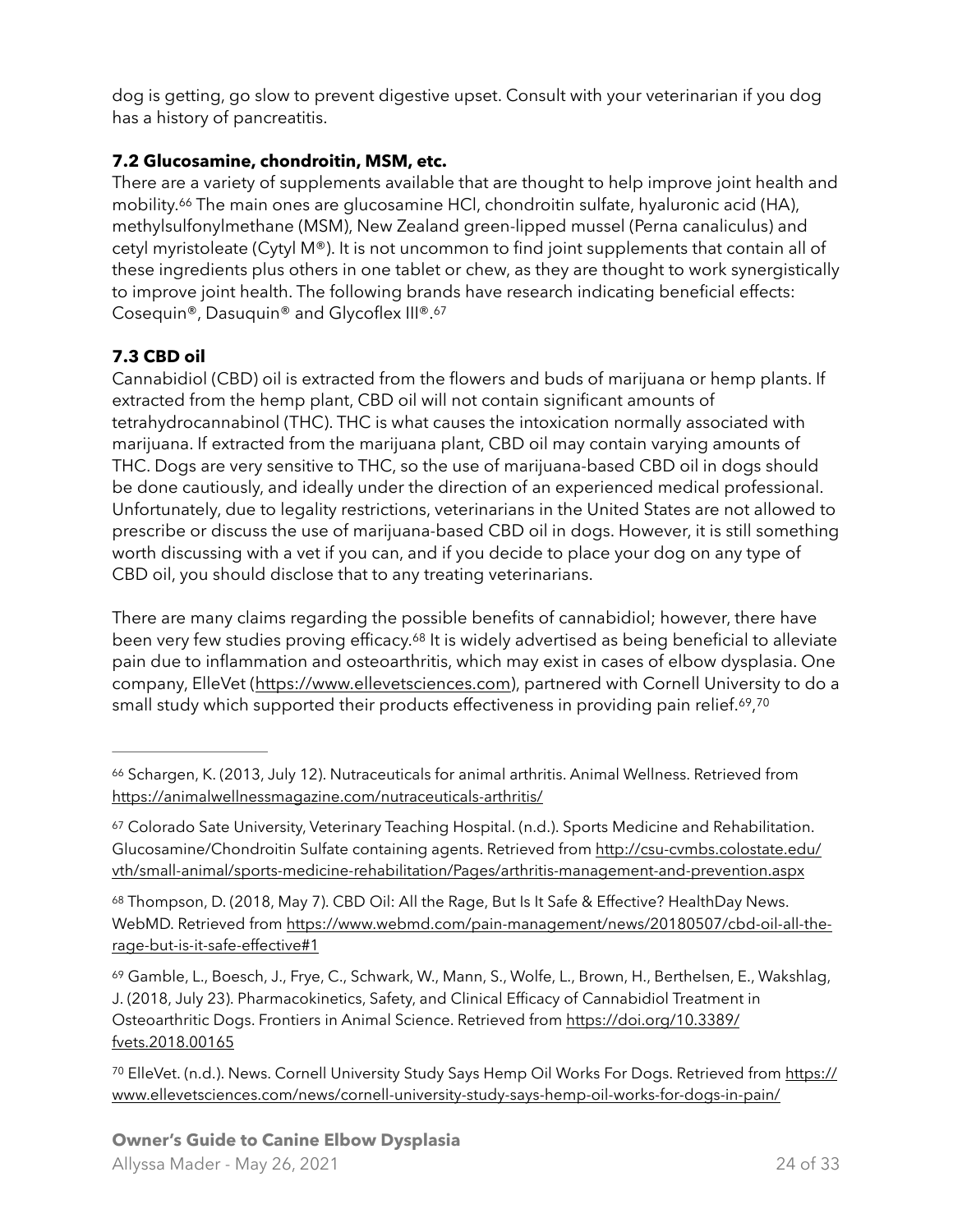Due to lack of regulation, there is a lot of variability in product quality, quantity of CBD, and recommended dosage. If you want try giving a CBD product to your dog, try to compare apples to apples by looking at the number of milligrams of CBD advertised in a given product, and evaluating any claims of purity (e.g., Where are the plants grown? Are they organic?, etc.). There are many companies making and selling CBD oil specifically for dogs, and the majority of it is derived from hemp. These products should not have any psychoactive properties. Three well-respected companies selling CBD products specifically for dogs in the United States are PetReleaf [\(https://petreleaf.com\)](https://petreleaf.com), Charlotte's Web [\(https://](https://www.cwhemp.com/all-charlottes-web-cannabinoid-hemp-cbd-supplements) [www.cwhemp.com/all-charlottes-web-cannabinoid-hemp-cbd-supplements\)](https://www.cwhemp.com/all-charlottes-web-cannabinoid-hemp-cbd-supplements), and ElleVet [\(https://www.ellevetsciences.com\)](https://www.ellevetsciences.com).

## <span id="page-24-0"></span>**7.4 Turmeric**

<span id="page-24-3"></span>Turmeric has been widely lauded as having pain relief, anti-inflammatory, and antioxidant properties, and has been used for thousands of years in India for a huge variety of ailments. Studies have found it to be helpful for pain relief from osteoarthritis in humans, and other uses are being heavily researched by Western medicine.<sup>[71](#page-24-1)</sup> It may be worth doing a trial of turmeric to see if it provides pain relief for your dog, as it is relatively cheap and easily accessible. However, be aware that it can cause gastrointestinal upset and may act as a blood thinner.<sup>[72](#page-24-2)</sup> The easiest way to give turmeric is to buy it in capsule form, however, you will want to research the appropriate dose for your dog's weight. As with all supplements, be sure to inform any treating veterinarians that your dog is taking turmeric.

<span id="page-24-4"></span>**My experience:** Do as much research as you can about the purity of the products you are buying. Going with a few high quality products may be better than trying to give your dog everything on the market. Rotating, combining, and experimenting with nutraceuticals can be very helpful. However, make sure your dog is getting enough Omega-3 fatty acids on a daily basis. This may be one of the most important things we can do to help our dog's joint health.

<span id="page-24-1"></span><sup>&</sup>lt;sup>71</sup>Ware, M. (2018, May 24). Everything you need to know about turmeric. Medical News Today. Retrieved from <https://www.medicalnewstoday.com/articles/306981.php>

<span id="page-24-2"></span><sup>72</sup>Scott, D. (n.d.). The Top 5 Health Benefits Of Turmeric For Dogs. Dogs Naturally Magazine. Retrieved from <https://www.dogsnaturallymagazine.com/turmeric-dogs/>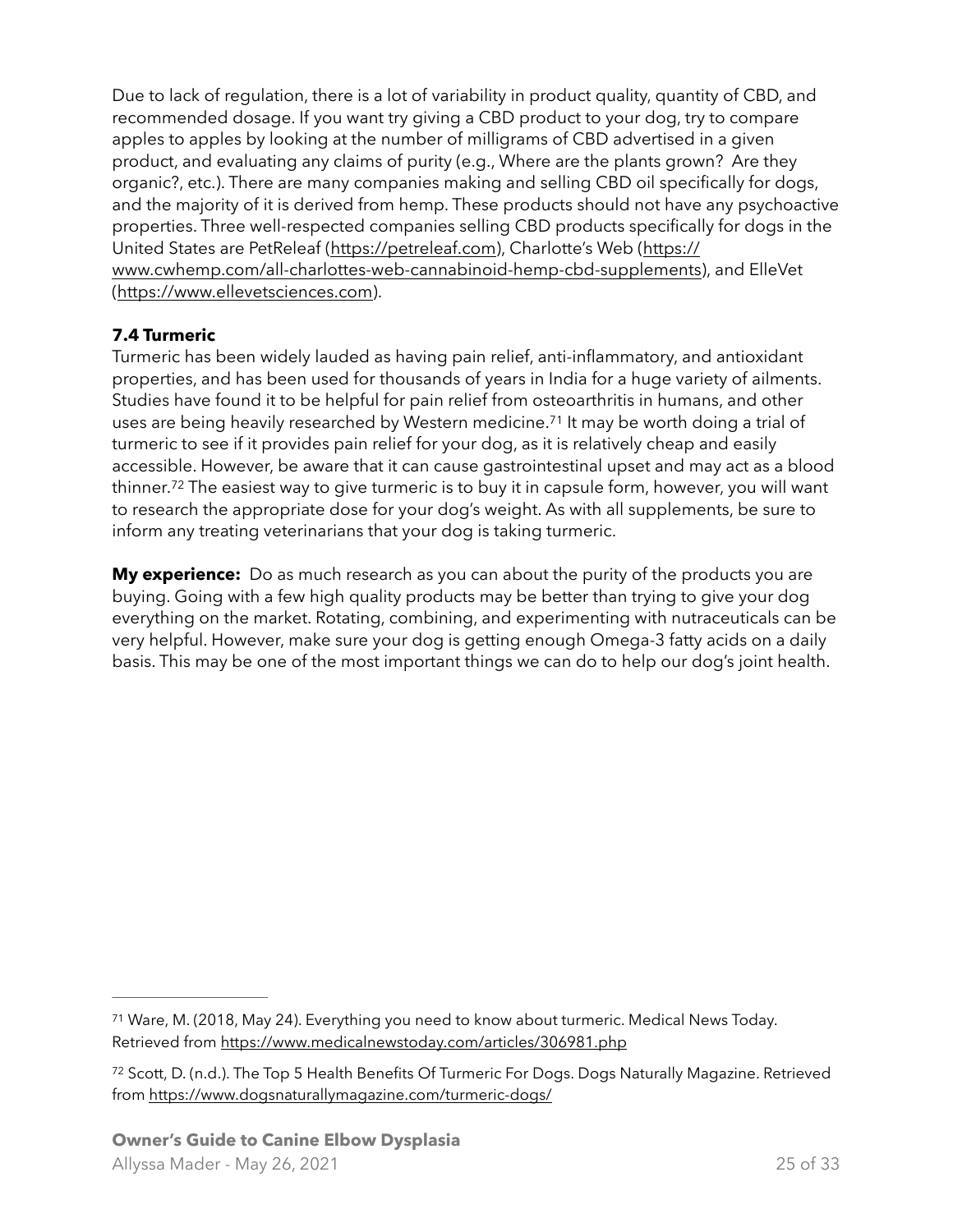# <span id="page-25-8"></span><span id="page-25-0"></span>**8. Living with elbow dysplasia**

#### <span id="page-25-1"></span>**8.1 What to expect**

<span id="page-25-7"></span>Living with a dog who has elbow dysplasia can be difficult at times. While many dogs with elbow dysplasia live fairly normal active lives, they may have painful periods even as young dogs, and they may progress into chronic pain as they age. Regardless of whether surgery is performed, dogs with elbow dysplasia will invariably develop some degree of osteoarthritis with age.<sup>[73](#page-25-3)</sup> It is the progression and symptoms of osteoarthritis that can become challenging to manage over a dog's lifetime. Supportive care may need to be adjusted periodically to ensure a dog with elbow dysplasia remains as functional and comfortable as possible. He or she may require different exercise regimens, supplements, pain medications, medical treatments, and even different veterinarians or possibly additional surgery over the course of their lifetime.

#### <span id="page-25-2"></span>**8.2 Osteoarthritis**

Osteoarthritis, otherwise known as arthritis or degenerative joint disease, is a painful condition that can affect the joints of both animals and people.<sup>[74](#page-25-4)</sup> Dogs with elbow dysplasia have abnormal joint anatomy which causes damage to the joint structures. This causes inflammation and further joint deterioration that eventually results in progressive arthritic changes[.75](#page-25-5)

<span id="page-25-9"></span>It is helpful to understand that osteoarthritis itself is a painful and progressive disease that causes several changes to the joint. These changes are well described by Schulz et al. (2006 p.6):

- *- Wearing down and cracking of cartilage*
- *- Thickening and stiffening of the joint capsule (fibrosis)*
- *- Hardening and grinding down of the bone beneath the cartilage (sclerosis and eburnation)*
- *- New bone growth around the joint (osteophytosis)*
- <span id="page-25-10"></span>*- Thinning of the joint fluid [76](#page-25-6)*

There are several things that can be done to try to slow the progression of arthritic changes even in dogs with abnormal joint anatomy. Many of the suggestions in this guide are aimed at optimizing joint health, including medical treatments, physical rehabilitation, nutraceuticals, and home modifications. These options and more can be further explored online on the

<span id="page-25-5"></span><sup>75</sup> American College of Veterinary Surgeons. (n.d.). Canine Elbow Dysplasia. Retrieved from [https://](https://www.acvs.org/small-animal/canine-elbow-dysplasia) [www.acvs.org/small-animal/canine-elbow-dysplasia](https://www.acvs.org/small-animal/canine-elbow-dysplasia)

<span id="page-25-6"></span> Schulz, K., Beale, B., Holsworth, I., Hudson, S., Hulse, D. (2006). *The Pet Lover's Guide To Canine* [76](#page-25-10) *Arthritis & Joint Problems.* St. Louis, MO: Elsevier Inc.

<span id="page-25-3"></span><sup>73</sup> Fitzpatrick Referrals. (n.d.). What is canine elbow dysplasia? Retrieved from [https://](https://www.fitzpatrickreferrals.co.uk/orthopaedic/canine-elbow-dysplasia/) [www.fitzpatrickreferrals.co.uk/orthopaedic/canine-elbow-dysplasia/](https://www.fitzpatrickreferrals.co.uk/orthopaedic/canine-elbow-dysplasia/)

<span id="page-25-4"></span><sup>&</sup>lt;sup>74</sup> Canine Arthritis Management. What is Arthritis? Retrieved from [https://caninearthritis.co.uk/what-is](https://caninearthritis.co.uk/what-is-arthritis) [arthritis](https://caninearthritis.co.uk/what-is-arthritis)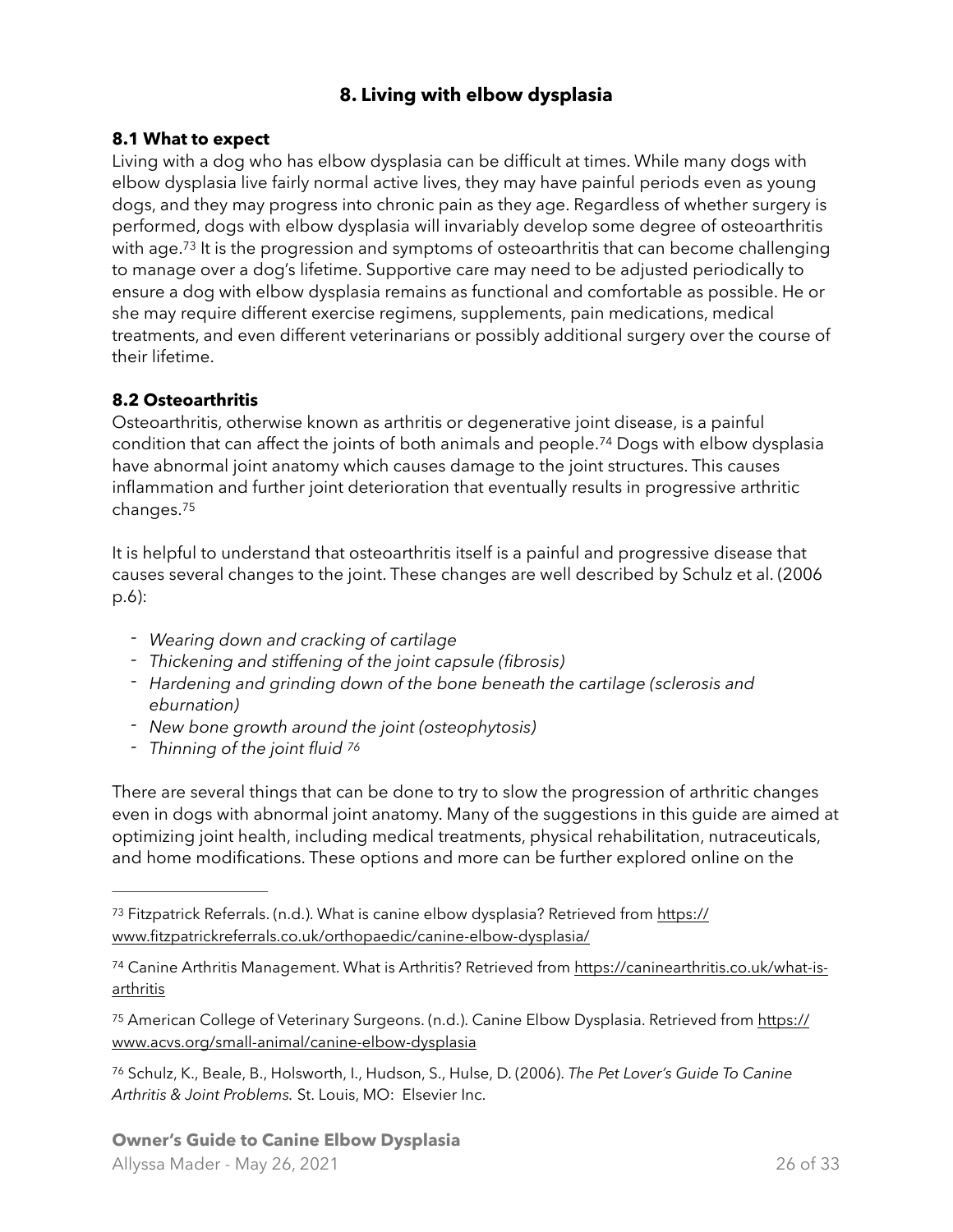Colorado State University, Veterinary Teaching Hospital, Orthopedic Medicine and Mobility [website at http://csu-cvmbs.colostate.edu/vth/small-animal/sports-medicine-rehabilitation/](http://csu-cvmbs.colostate.edu/vth/small-animal/sports-medicine-rehabilitation/Pages/arthritis-management-and-prevention.aspx) [Pages/arthritis-management-and-prevention.aspx](http://csu-cvmbs.colostate.edu/vth/small-animal/sports-medicine-rehabilitation/Pages/arthritis-management-and-prevention.aspx), the Canine Arthritis Management website at [https://caninearthritis.co.uk,](https://caninearthritis.co.uk) the Canine Arthritis Resources and Education (CARE) website at<https://caninearthritis.org>*, and* in *The Pet Lover's Guide To Canine Arthritis & Joint Problems by Schulz et al. (2006).* 

There is not always a direct correlation between the severity of degenerative change that can be seen within the joint and the dog's level of function and comfort. In addition, dogs vary significantly in their pain tolerance and stoicism. For this reason, I would suggest that as your dog ages, you work closely with a veterinary physical rehabilitation professional, have periodic evaluations with a veterinary orthopedist, and if possible include a pain management specialist and a holistic veterinarian in your dog's care team.

### <span id="page-26-0"></span>**8.3 Pain Management**

Pain management can become a huge issue in dogs with elbow dysplasia. They may go through periods when they are very lame or even completely unable to walk. It can be incredibly helpful to work regularly with a veterinary professional who specializes in pain management. These doctors are well versed in the most up-to-date pain management options and will often know how to combine multiple drugs and therapies in order to maximize benefits while minimizing side effects. They may also have other nonpharmaceutical options for helping to control and minimize your dog's pain. Two resources for finding such specialists around the world are the American College of Veterinary Anesthesia and Analgesia (ACVAA), [http://www.acvaa.org,](http://www.acvaa.org) and the International Veterinary Academy of Pain Management (IVAPM), [https://ivapm.org.](https://ivapm.org)

Signs of pain to be aware of in dogs are as follows: decreased social interaction, aggressive behavior, changes in eating, drinking, and sleeping habits, being more vocal (whimpering, howling, growling), excessive grooming or self-mutilation (chewing), heavy panting or altered breathing, mobility issues, signs of agitation, changes in body and posture, anxious expression, submissive behavior, refusal to move, and guarding behavior.<sup>[77](#page-26-1)</sup>, [78](#page-26-2)

<span id="page-26-4"></span><span id="page-26-3"></span>In addition, I have observed the following signs of pain and discomfort specific to elbow dysplasia: standing regularly with one forefoot placed farther forward than the other, regularly turning one forefoot out to the side when standing, altered gate (such as swinging one or both forelegs out to the side and around when moving, attempting to keep them from bending at the elbow), and resistance to having front paws lifted.

<span id="page-26-1"></span><sup>77</sup>International Veterinary Academy of Pain Management. (n.d.). Common signs of pain in dogs and cats. Retrieved from<https://ivapm.org/common-signs-pain-dogs-cats/>

<span id="page-26-2"></span><sup>78</sup>Playforth, L. (2018, September 19). 9 warning signs that could mean your dog is in pain. Vets Now Blog. Retrieved from <https://www.vets-now.com/2017/06/10-signs-dog-pain/>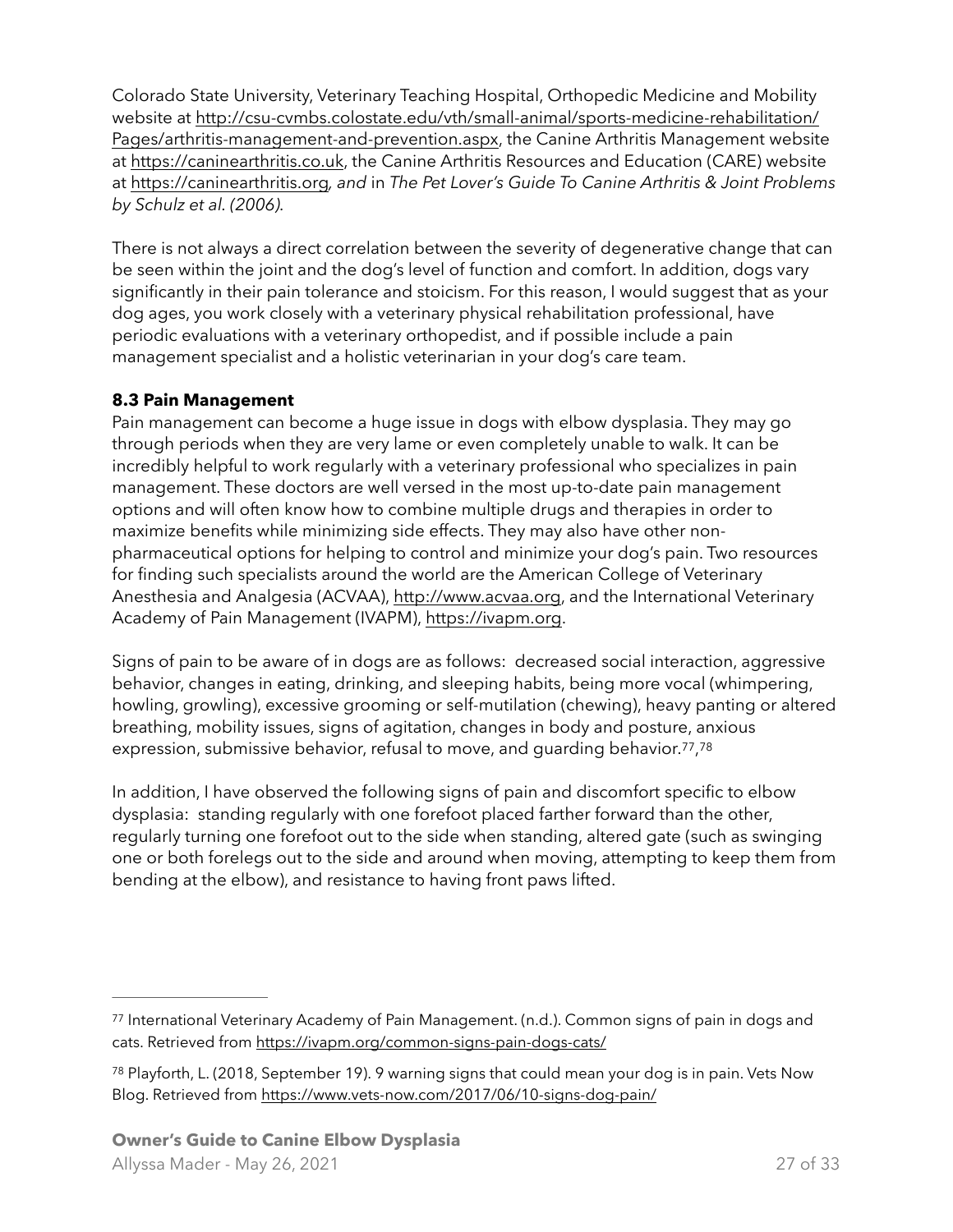#### <span id="page-27-0"></span>**8.4 Flares**

Most dogs with elbow dysplasia will occasionally have times when they seem more painful for a period of time. Sometimes these happen for an obvious reason (unusual activity, like a run on the beach or in the snow/ice), and sometimes they happen for no reason that we are able to determine. These flares can range from mild to severe. A mild flare might include symptoms such as stiffness when first getting up from rest, or a head bob when walking. A severe flare may cause a dog to be completely unable to bear weight. Flares can be distressing for both the dog and the owner, and knowing they are going to happen, and how to handle them ahead of time can be very helpful.

Prior to having an issue (at the earliest convenient opportunity), it may be helpful to go through the following questions with your vet team:

- 1. What pain control medication(s) would you recommend in the event of a flare? What dose and how many times per day? (**I would recommend keeping a current supply of the prescribed medication(s) at all times, and it should stay with the dog during travel or boarding**).
- 2. For how long should my dog be given the medication(s)? (For example, a few days or a few weeks?)
- 3. What physical activity do you recommend during a flare? (For example, is crate rest necessary, or are leash walks okay?)
- 4. How long should physical activity be limited? (For example, a few days or a few weeks?)
- 5. Is there anything else you would recommend during a flare? (For example, ice, heat, massage, Assisi Loop, etc.)
- 6. At what point do you recommend the dog be seen by a veterinarian if they have a flare? (For example, if they are unable to bear weight? If they aren't responding to pain medication? If the flare hasn't resolved in a few days/weeks?)

Flares by their very nature should resolve within a relatively short period of time (a few days to a few weeks). If you are not seeing signs that your dog is responding to rest, or the pain medications prescribed to them are not helping, then it is likely time to have a veterinarian do an examination. If the wait for your veterinary orthopedist is long (as they often are), it is a good idea to start with your general veterinarian. General veterinarians can do an examination and determine if the elbow is actually the issue, or if the dog has injured something else. The general veterinarian can also help with pain control until the veterinary orthopedist can see the dog.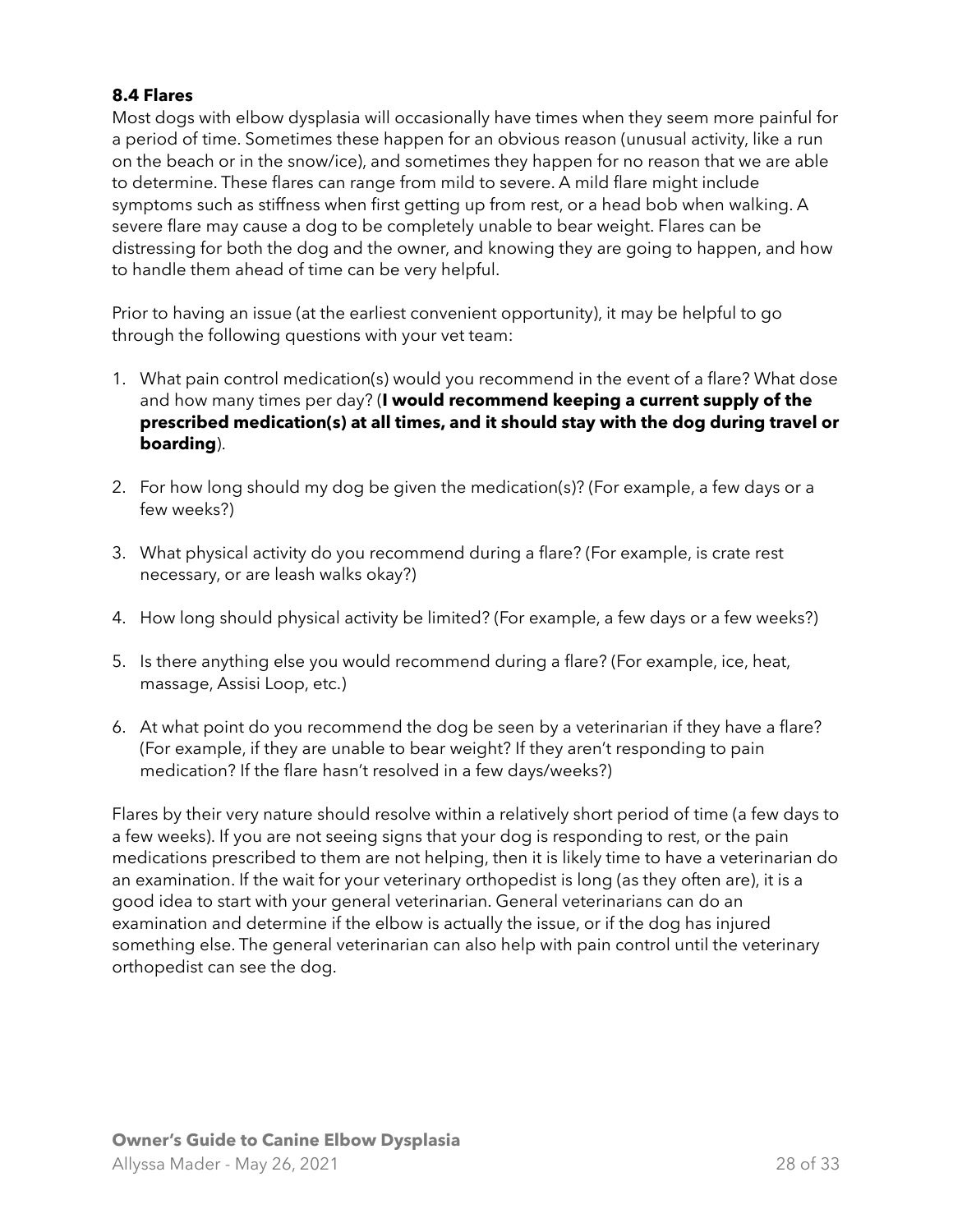### <span id="page-28-0"></span>**8.5 The home environment**

Dogs with elbow dysplasia may benefit from some simple changes to the home environment to reduce the toll on their elbows.

The following is a list of items that may be helpful for a dog living with elbow dysplasia. If possible, try to introduce equipment to your dog before they need it. For example, ramps can be very scary for dogs, especially if their mobility is already compromised.

- 1. Non-slip carpet runners and area rugs for any bare floors. Providing good traction is very helpful as even small slips can cause injuries and flares.
- 2. Non-slip booties or toe grips. You may need to experiment to figure out which style is helpful for your dog. (Personally, I love Grippers™ Non Slip Dog Socks [https://](https://dogquality.com/products/grippers) [dogquality.com/products/grippers](https://dogquality.com/products/grippers).)
- 3. Ramps/stairs for getting into/out of the car and onto/off of furniture and beds.
- 4. Harnesses to help support the front end, such as the Ruff Wear Webmaster Harness<sup>™</sup> [\(https://ruffwear.com/products/web-master-harness](https://ruffwear.com/products/web-master-harness)). Some dogs will eventually also need help with their rear end, in which case the Help 'Em Up™ Dog Harness is a great option [\(https://helpemup.com](https://helpemup.com)).
- 5. A low-to-the-ground memory foam or egg crate foam dog bed. Some dogs may enjoy bolsters around the edges, but having a large low flat opening is helpful for dogs who are having a hard time lifting front and/or back legs. I like to provide both a flat bed like this one [\(https://www.orvis.com/p/memory-foam-platform-dog-bed/2z75\)](https://www.orvis.com/p/memory-foam-platform-dog-bed/2z75) and a bolstered [bed like this one \(https://www.llbean.com/llb/shop/66314?page=therapeutic-dog](https://www.llbean.com/llb/shop/66314?page=therapeutic-dog-couch&bc=31-134-507408&feat=507408-GN3&csp=f)[couch&bc=31-134-507408&feat=507408-GN3&csp=f](https://www.llbean.com/llb/shop/66314?page=therapeutic-dog-couch&bc=31-134-507408&feat=507408-GN3&csp=f)). For a list of dog beds recommended by others who have dogs with elbow dysplasia see Appendix B.

## <span id="page-28-1"></span>**8.6 Exercise**

<span id="page-28-7"></span><span id="page-28-6"></span><span id="page-28-5"></span>It is important for dogs with elbow dysplasia and resulting osteoarthritis to continue to exercise.<sup>[79](#page-28-2)</sup> The benefits of exercise in humans with arthritis are well documented.<sup>80</sup> You should consult with your orthopedic vet and/or physical rehabilitation specialist on the type and quantity of exercise that is best for your dog throughout his or her life.<sup>[81](#page-28-4)</sup> In general, walking and swimming are good exercise options, whereas jumping, forced running (e.g.

<span id="page-28-2"></span><sup>&</sup>lt;sup>79</sup>Colorado State University. Veterinary Teaching Hospital. Orthopedic Medicine and Mobility. Arthritis Management and Prevention. Osteoarthritis. (n.d.). Exercise Modification/ Physical Rehabilitation. [Retrieved from http://csu-cvmbs.colostate.edu/vth/small-animal/sports-medicine-rehabilitation/Pages/](http://csu-cvmbs.colostate.edu/vth/small-animal/sports-medicine-rehabilitation/Pages/arthritis-management-and-prevention.aspx) [arthritis-management-and-prevention.aspx](http://csu-cvmbs.colostate.edu/vth/small-animal/sports-medicine-rehabilitation/Pages/arthritis-management-and-prevention.aspx)

<span id="page-28-3"></span><sup>80</sup>Mayo Clinic. (2018, December 19). Exercise helps ease arthritis pain and stiffness. Retrieved from <https://www.mayoclinic.org/diseases-conditions/arthritis/in-depth/arthritis/art-20047971>

<span id="page-28-4"></span><sup>81</sup>Brajkovich, J., Terpstra, C. (2019, August 27). Applying nonsurgical treatment options in management of osteoarthritis. Veterinary Practice News. Retrieved from [https://www.veterinarypracticenews.com/](https://www.veterinarypracticenews.com/osteoarthritis-september-2019/) [osteoarthritis-september-2019/](https://www.veterinarypracticenews.com/osteoarthritis-september-2019/)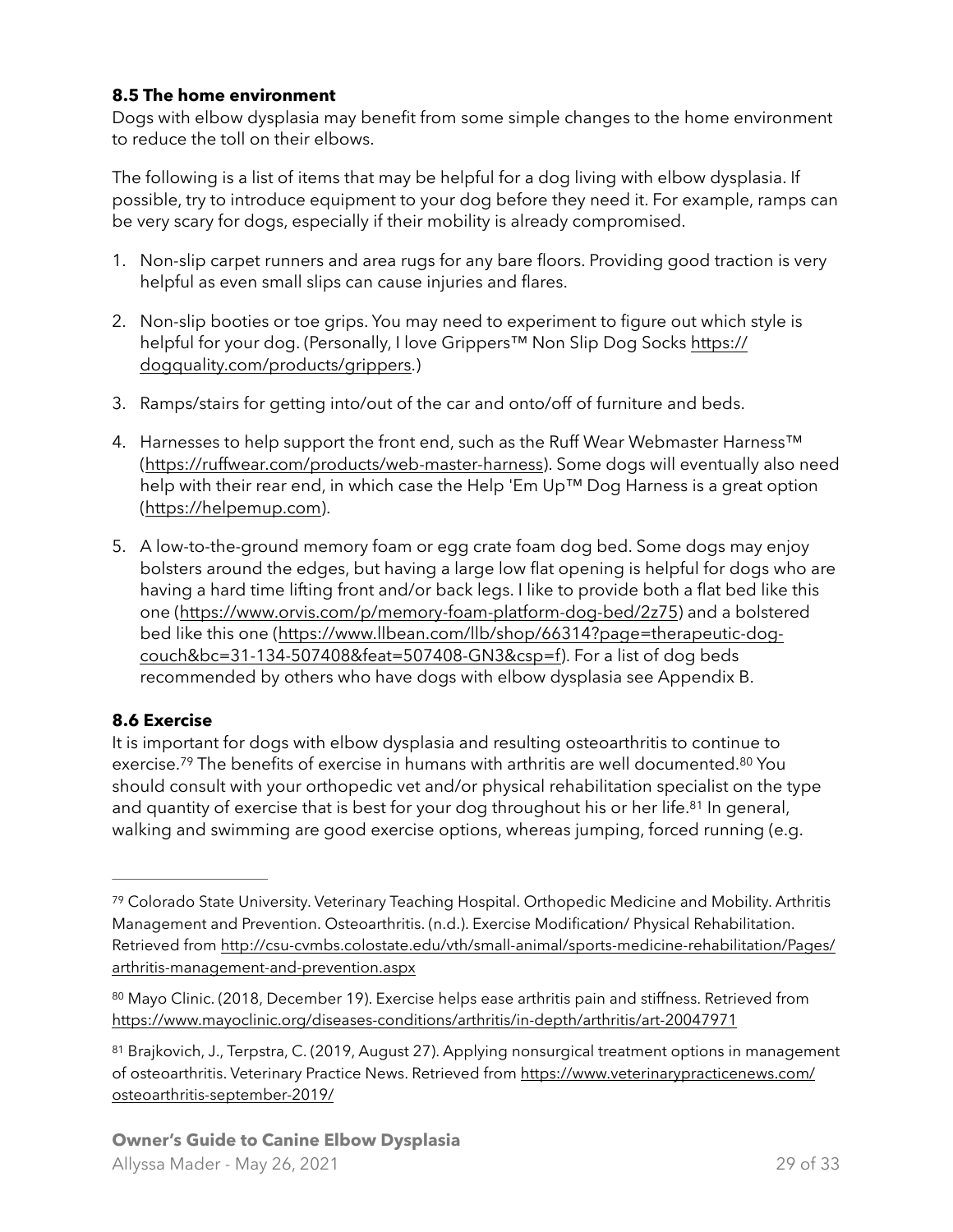running next to a bike or jogging with a person or on a treadmill), and retrieving with hard stops and turns, should be avoided.

As your dog's osteoarthritis progresses, you may find it hard to motivate him or her to exercise, or even go for a walk. However, it is important to keep dogs moving, so work to find motivators that inspire him or her. Some dogs like walking in new places, with other dogs, or walking with or meeting new people. If your dog likes water, swimming can be a wonderful way for dogs with even severe osteoarthritis to get some much needed exercise.

### <span id="page-29-0"></span>**8.7 The aging dog**

As your dog ages, you may need to make even more changes to your home environment to make things easier for him or her. Older dogs may have trouble getting around on slippery surfaces or getting up from lying down. He or she may have trouble navigating stairs, getting into/out of the car, getting onto furniture, or even getting into a dog bed. It may be hard to motivate them to go for even short walks. Take time to do special things with them, for example outings where not much walking is required, like visiting a coffee shop or restaurant with an outdoor patio.

**My experience:** Caring for a dog with elbow dysplasia is both deeply rewarding and very hard. Watching them take joy in the simple pleasures of life is incredibly inspiring, but watching them struggle to stand up or walk can be heartbreaking. Do all you can to keep them comfortable and moving, and don't be afraid to lean on your veterinary team when you need help. Try to be flexible and open to new ideas, medications, treatments, etc., as you navigate this disease with your dog.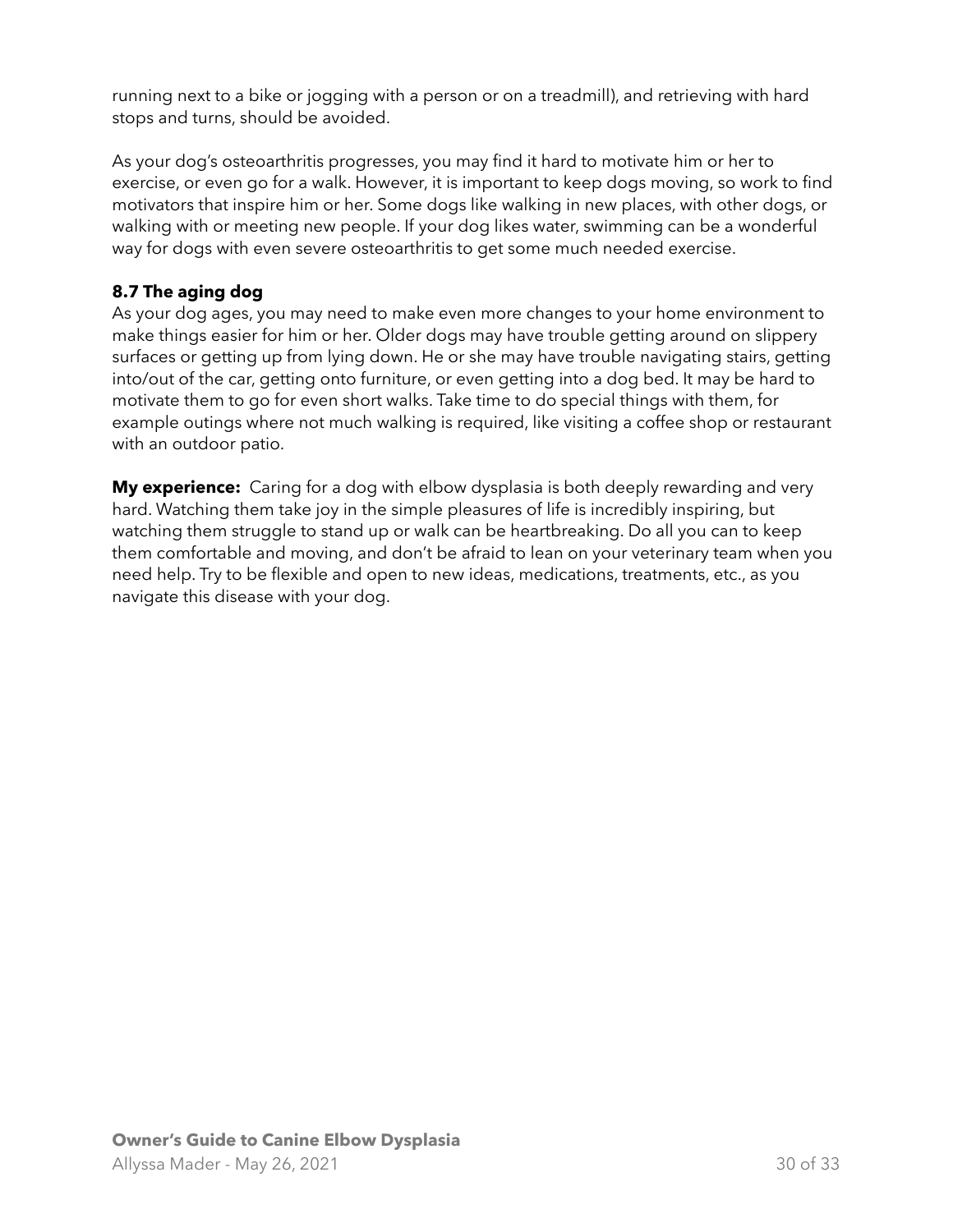# <span id="page-30-0"></span>**9. Conclusion**

It is my hope that this document provides some help to dog owners facing the unfortunate diagnosis of elbow dysplasia in their dogs. Luckily, most people do not end up with multiple dogs with elbow dysplasia, however, that also means having to learn about the disease as you go. It is hard to be in a situation in which you don't know what questions to ask, what to do, or how to prepare. You don't know what you don't know, and so I think many people, myself included, find themselves looking back and wishing they had known more so they could have made different choices or asked different questions.

If you would like to see something added or edited in this document, please feel free to contact me at [ammfoto@mac.com.](mailto:ammfoto@mac.com) The latest version can be found in the Canine Elbow Dysplasia section of my website at [www.allyssamader.com](http://www.allyssamader.com). If you find that any of the website links that I provide in this document are no longer active, please let me know so that I can provide updated links.



Olly and me in 2018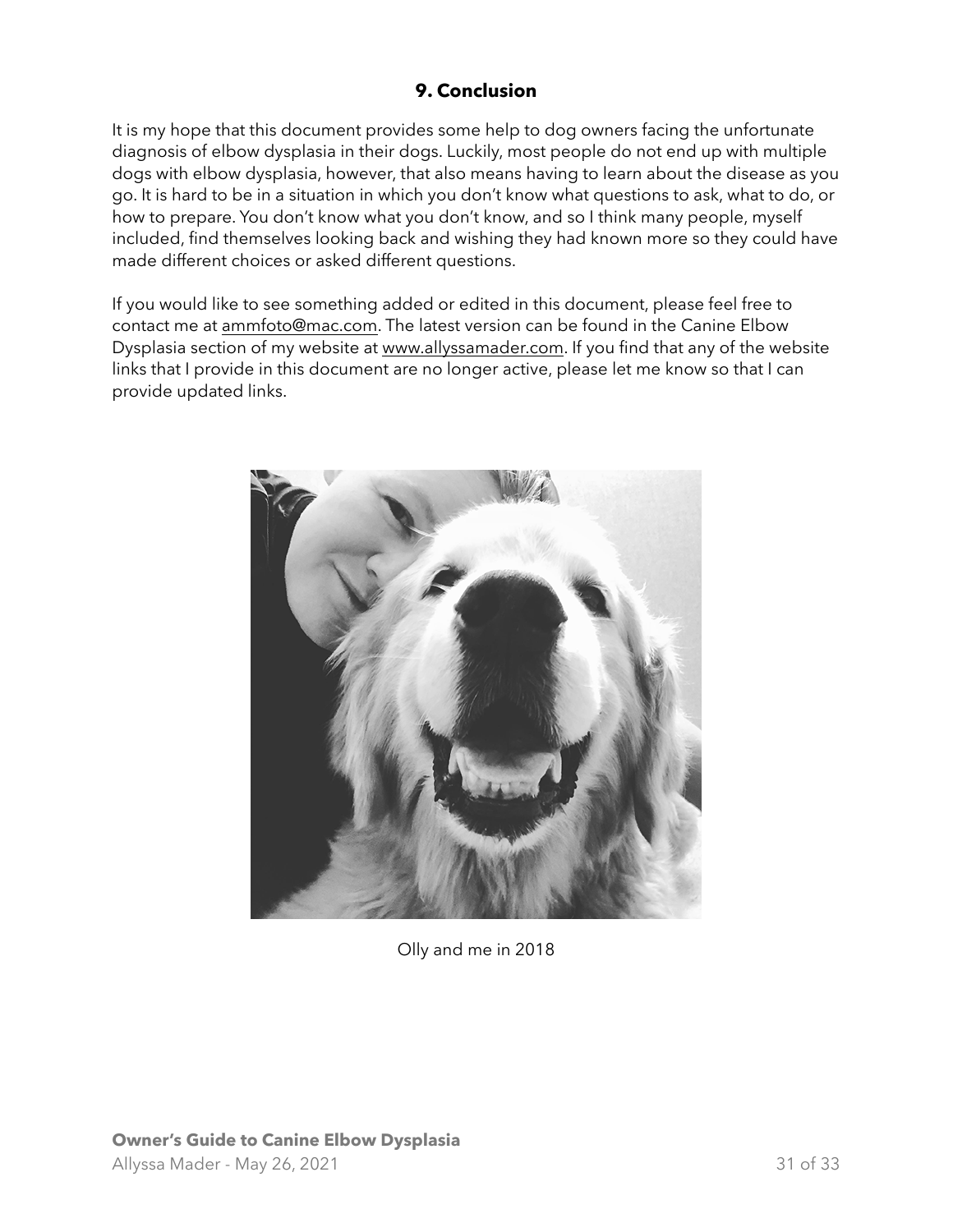# <span id="page-31-0"></span>**Appendix A. Suggested reading**

- *The Pet Lover's Guide To Canine Arthritis & Joint Problems* by Schulz et al. (2006)
- Fitzpatrick Referrals webpage located at [https://www.fitzpatrickreferrals.co.uk/](https://www.fitzpatrickreferrals.co.uk/orthopaedic/canine-elbow-dysplasia/) [orthopaedic/canine-elbow-dysplasia/](https://www.fitzpatrickreferrals.co.uk/orthopaedic/canine-elbow-dysplasia/)
- Orthopedic Foundation for Animals webpage located at [https://www.ofa.org/diseases/](https://www.ofa.org/diseases/elbow-dysplasia) [elbow-dysplasia](https://www.ofa.org/diseases/elbow-dysplasia)
- American College of Veterinary Surgeons webpage located at [https://www.acvs.org/](https://www.acvs.org/small-animal/canine-elbow-dysplasia) [small-animal/canine-elbow-dysplasia](https://www.acvs.org/small-animal/canine-elbow-dysplasia)
- Canine Arthritis Management webpage located at<https://caninearthritis.co.uk>
- Canine Arthritis Resources and Education (CARE) webpage located at [https://](https://caninearthritis.org) [caninearthritis.org](https://caninearthritis.org)